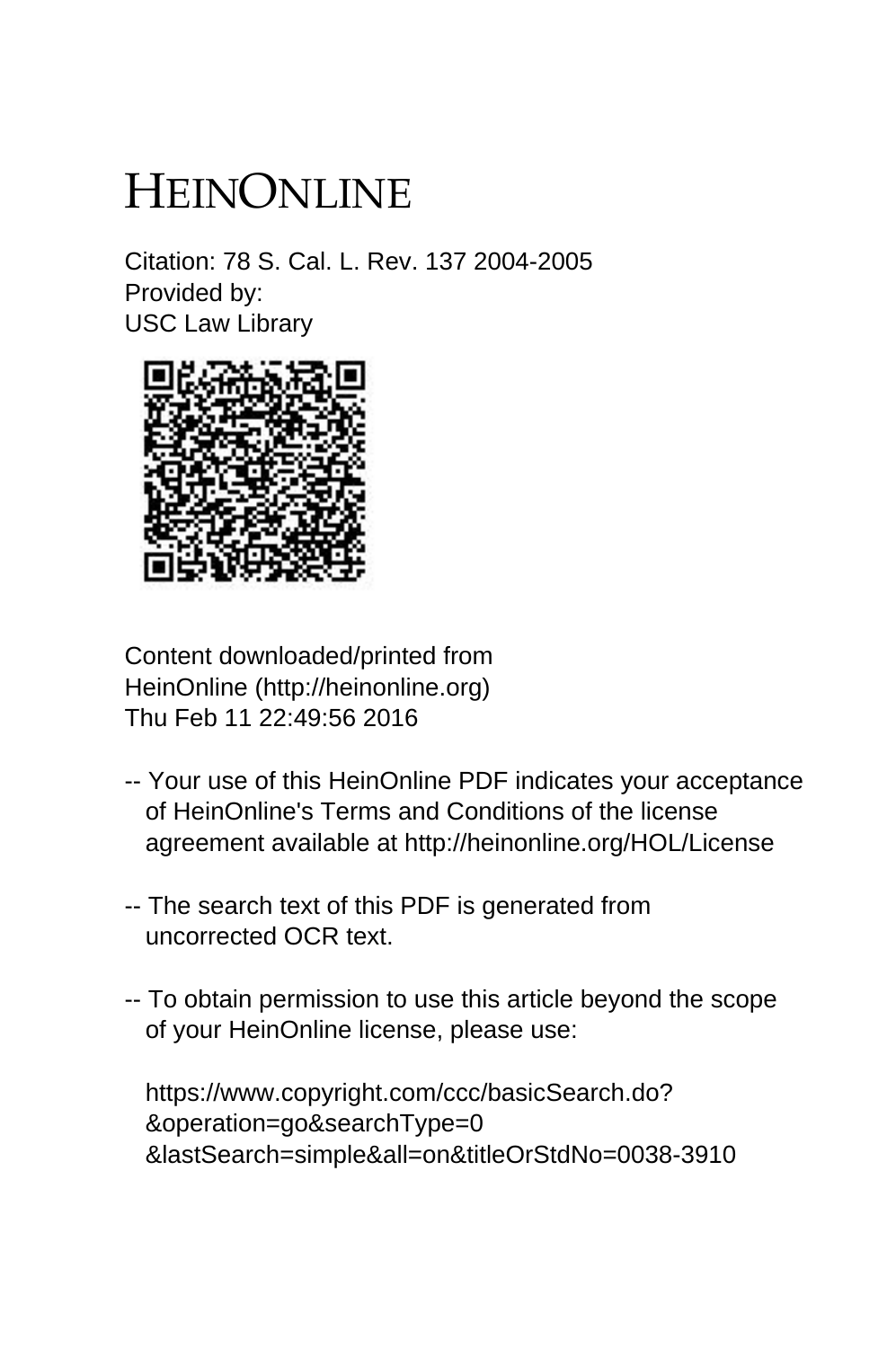# **JUDGING MERIT**

## PATRICK S. SHIN<sup>\*</sup>

In their provocative article, Professors Choi and Gulati make various claims advocating the selection of the next Supreme Court Justice on the basis of "merit." The ingenious statistical tournament (the "Tournament") they have designed purports to identify a set of judges—"a merit-worthy pool"<sup>1</sup> of candidates, as they put it—who should be given privileged consideration for future vacancies on the Court.2 Mindful that what makes a candidate "merit-worthy" is likely to be contentious, the authors claim that the Tournament embeds only "widely held notions of merit"<sup>3</sup> and suggest that its real purpose is to assemble a slate of exemplary candidates from which we should expect the eventual nominee to be drawn, assuming a nonideological selection process. The idea is that if the president were to announce the selection of a nominee who did not appear on this slate, we would be justified in surmising, absent further explanation, that the true basis for that selection was political ideology rather than merit.<sup>4</sup>

My aim in this Comment is to examine the claim that the next Supreme Court Justice should be selected on the basis of merit. My primary interest is not in disputing whether the particular judges who are identified as the winners of Choi and Gulati's Tournament are *really* the most meritorious. It is, rather, to try to understand what kind of work the idea of merit could be doing here at all. For even if we indulge the authors' assumption that there *is* some widely shared conception of merit under which we could agree that certain candidates are more meritorious than others, there would remain the antecedent question of why we should frame

Ph.D. Candidate, Department of Philosophy, Harvard University; J.D., 1992, Harvard Law School. Thanks to Niko Kolodny, Christine Korsgaard, and the members of the Moral and Political Philosophy Workshop at Harvard University for their helpful comments on a draft of this paper.

<sup>1.</sup> Stephen Choi & Mitu Gulati, *Choosing the Next Supreme Court Justice: An Empirical Ranking of Judge Performance,* 78 **S. CAL.** L. REV. 23, 30 (2004).

<sup>2.</sup> **Id.** at 70.

<sup>3.</sup> **Id.** *at 29.*

*<sup>4.</sup>* Id. at 28-29.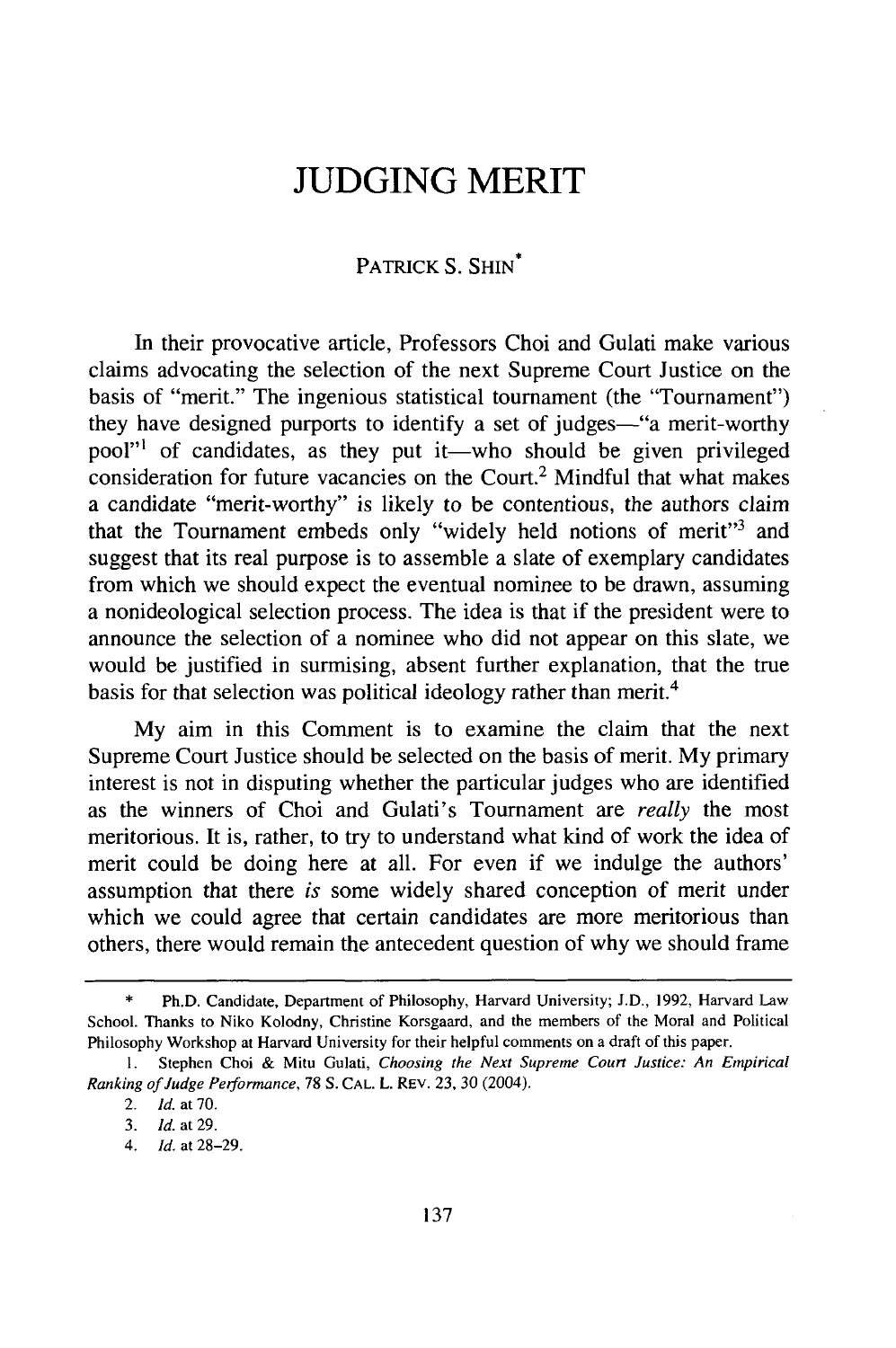the task of choosing the next Supreme Court Justice as a problem of judging merit in the first place. Thus, my central objective is not to quibble over the set of criteria that could define some widely shared idea of judicial merit but, more fundamentally, to evaluate the normative upshot of merit claims in this context. How, exactly, should we understand the objection to nominating a candidate who is generally regarded as being less meritorious than others? What is the normative significance of the charge that someone was not selected on the basis of merit? How we answer these questions will depend, of course, on what characteristics and qualities constitute judicial merit but, as I will argue, we cannot settle on criteria of merit without some prior grasp of the concept's normative implications. Even before we can decide what merit is and how it might be measured, we need to consider why merit matters.

First, in Part I of this Comment, I try to identify the claims about merit that are tacit in Choi and Gulati's article. In Part II, I analyze the concept of merit as comprising both a "descriptive" and a "normative" component. I argue that disagreements about merit are commonly centered on questions relating to what makes a person meritorious in the descriptive sense, but even if we were to stipulate a descriptive definition of merit, there would remain the further question of whether merit, so conceived, has any normative significance. In Part III, I bracket objections to the descriptive definition of merit implicit in the Tournament in order to explore the normative significance that such a conception might have. In Part IV, I conclude that the Tournament trades on a notion of merit according to which judges who best instantiate the qualities it measures are most deserving of promotion to the Supreme Court, in a specially limited sense of "desert" that I shall elaborate. Whether the Tournament can be taken seriously depends, ultimately, on whether a candidate's being deserving in this special sense has any institutional importance. This is a matter, I suggest, that Choi and Gulati leave unaddressed.

**I**

On a simplistic reading, Choi and Gulati's main positive conclusion is that the next appointee to the Supreme Court should be Judge Posner-or, if not him, then one of the other judges identified as the top achievers in the Tournament.<sup>5</sup> The authors, however, disavow this strong thesis.<sup>6</sup> At several

*<sup>5.</sup> Id.* at **69-70.**

*<sup>6.</sup> See id.* at 81 (disclaiming the conclusion that Judge Posner or Judge Easterbrook should be the nominee).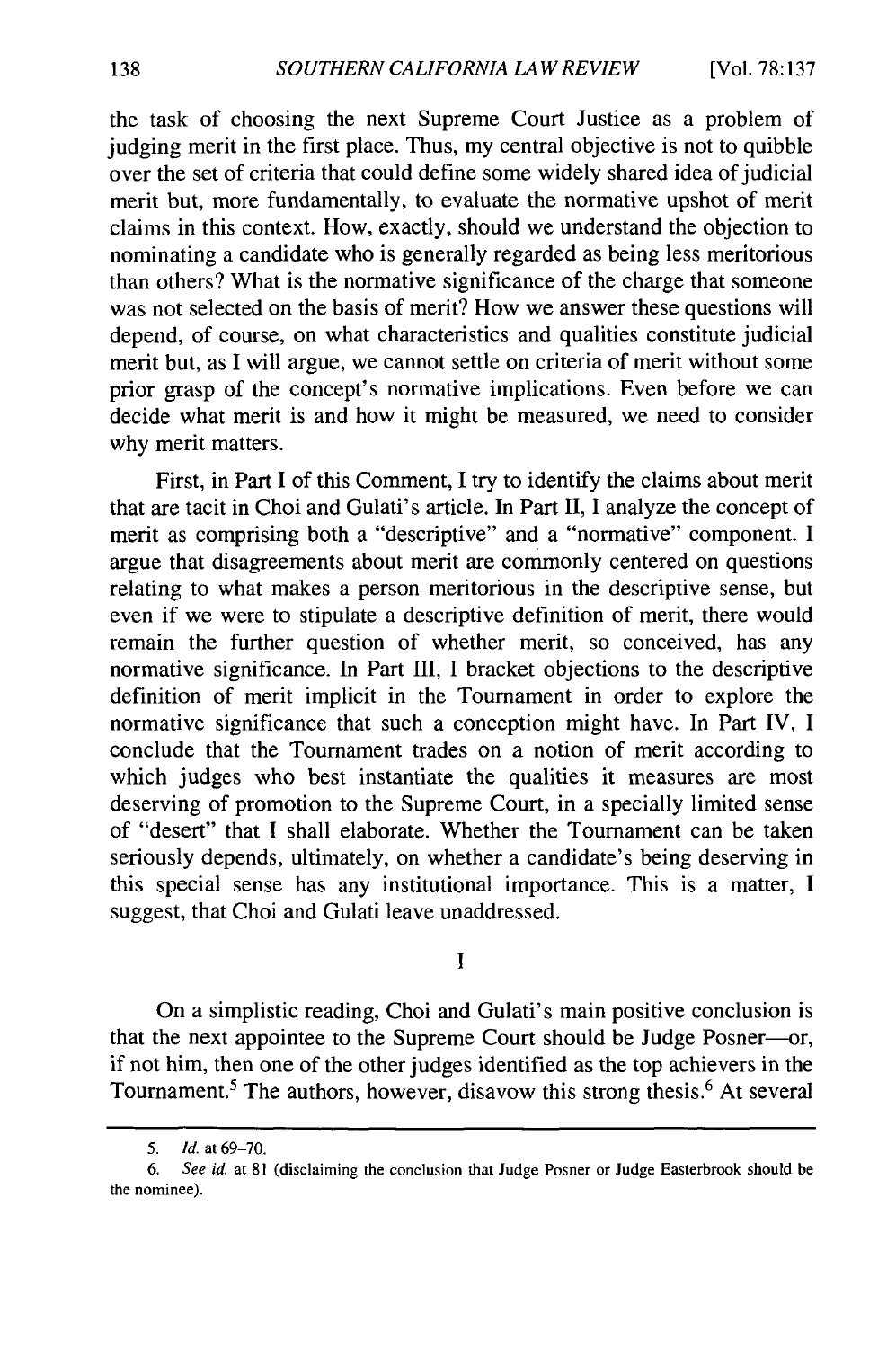points, they say that the real point of their Tournament is not to argue for the nomination of any particular judge or judges, but to provide an objective basis for debunking claims by politicians that the particular individual they favor is the best or most meritorious candidate available.<sup>7</sup> The authors' emphasis on flushing out political motivations and forcing politicians to explain the actual basis for their nominations<sup>8</sup> suggests that their true intention in promoting the Tournament is to achieve transparency of motivation in the nomination process, rather than to argue that the Tournament winners are the most meritorious candidates or to advocate that the next nominee actually be chosen on the basis of the criteria embedded in the Tournament.

But in order for the Tournament to be successful in doing what the authors want it to do-namely, exposing political motives masked by claims of merit and imposing a burden of justification on those who would nominate a low scorer-the pool of winners identified by the Tournament must constitute, at least presumptively, the relevant universe of meritorious candidates. Otherwise, the fact of a poor performance in the Tournament would not provide a basis for inferring that a nominee's selection was based on considerations other than merit. Furthermore, publicizing Tournament results would cause politicians seeking to nominate low scorers to see themselves as being under a special burden of justification only on the presumption that there is some valid objection to choosing a nominee on some basis other than merit (let alone the particular criteria measured by the Tournament).

Thus, despite the authors' deflationary characterization of their own central assertions, the plausibility of putting the Tournament to the use that they claim for it depends on two positive conclusions: (1) the high scorers in the Tournament are presumptively the most meritorious candidates for selection as potential Supreme Court Justices; and (2) the selection of Supreme Court Justices should be made on the basis of merit. We can characterize claim (1) as a claim about the definition of merit and who instantiates it and claim (2) as an assertion that *some* notion of merit should provide the operative principle of selection.

<sup>7.</sup> *Id.* at 27 ("Our goal with the tournament is to force politicians to come clean on their motivations ... [by] forc[ing] them to explain how they can claim a candidate is the most qualified if she does not do well on our measures."); *id.* at 35-36 (stating that the point of the Tournament is "to flush out ideological motivations"); *id.* at 70 (arguing that the Tournament will "reveal[] more explicit political explanations for the selection of a particular judge").

<sup>8.</sup> *Id.* at 35-36.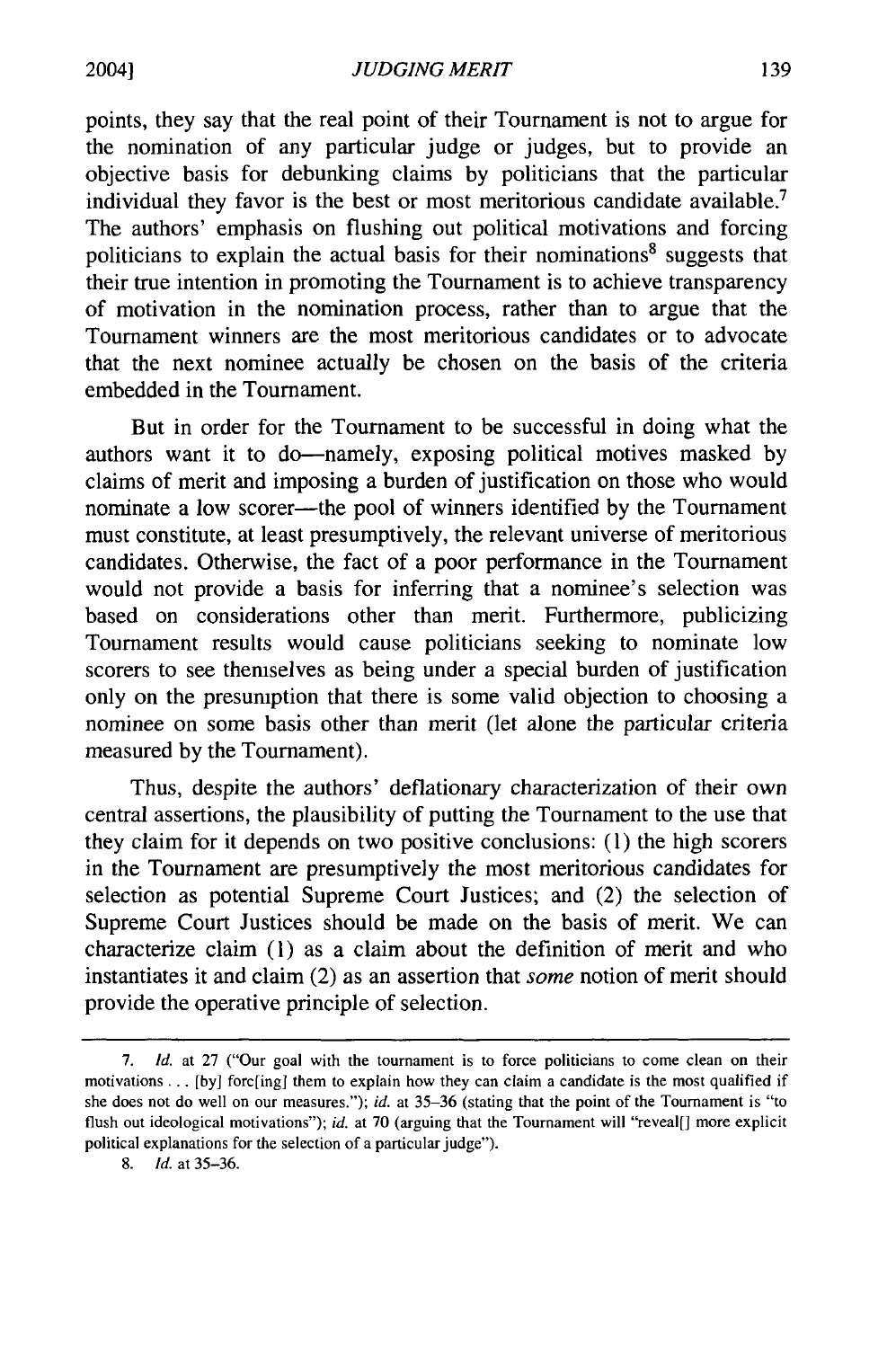It may be tempting to think that claim  $(1)$ —the authors' implicit definition of merit-is where any debate over the Tournament's significance should be joined. It may even seem strange to think of (2) as being contestable. Who would want to deny, after all, that the choice of the next Supreme Court Justice should be based on merit, under some reasonable definition? The only open problem, it may seem, is identifying the elements of merit and their best objectively quantifiable correlates. But how, exactly, are we to do this? How are we to decide on the elements of merit in the context of nominating someone to be a Supreme Court Justice? Choi and Gulati largely help themselves to the assumption that there are certain characteristics that are merit-relevant under "widely held" views of the matter.<sup>9</sup> But this buck-passing move only avoids the underlying question of what reason we have to hold these views in the first place.<sup>10</sup> It may be true that the main conceptual demarcation on which the significance of the Tournament depends—the distinction between considerations of "ideology" and considerations of merit-is not one to which most people would likely have serious objection. Choi and Gulati, for their part, are content to take this distinction as given: they freely admit that they are simply "assuming that merit and ideology are separable."<sup>11</sup> But even granting this assumption, why should making a decision on nonmerit-based considerations be objectionable? More broadly, why should we care about merit?

*<sup>9.</sup> Id.* at **27.**

**<sup>10.</sup>** Choi and Gulati might argue that as long as performance in the Tournament is tied to notions of merit that are in fact "widely held," the Tournament can be used as a device to expose duplicitous claims of merit, whether or not those widely held notions are ultimately defensible. The argument is that if the conception of merit implicit in the Tournament is truly widely held, then politicians are presumably among those who hold it. It follows, or so the argument might go, that a politician who makes a claim of merit on behalf of a candidate who fares poorly in the Tournament is probably being disingenuous—that is, the politician is characterizing as meritorious an individual who does not satisfy the politician's own definition of merit. One obvious response to this argument is that the politician's claim might be based not on misrepresentation but simply on an alternative interpretation of the definition. The more important point, though, is that assuming the task at hand is choosing the next Supreme Court Justice (rather than evaluating the honesty of politicians), we have reason to care whether politicians are being disingenuous in claiming their candidates are meritorious only if we have reason to care about merit in the first place.

**<sup>11.</sup>** *Id.* at **27.** On the other hand, Choi and Gulati also remark that "what one person calls ideology may be what another calls merit." *Id.* It is not entirely clear what the force of this statement is meant to be, since if the demarcation between ideology and merit were sufficiently controversial, it might **be** difficult to say that there was any widely held view about the separation of one from the other. **I** take it that the authors simply assume that there is, in fact, wide agreement about what counts as a consideration of merit versus one of ideology.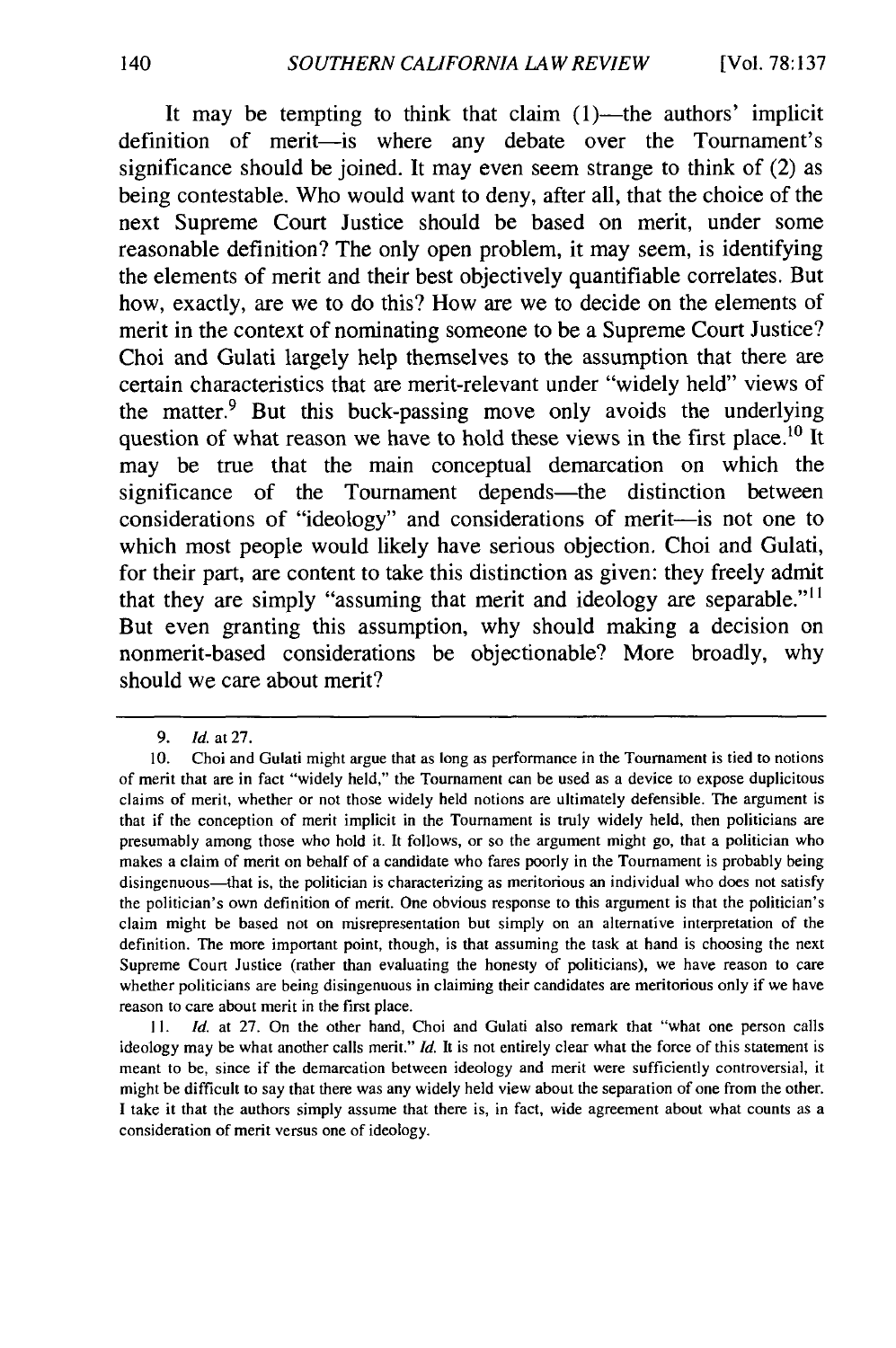II

The last question may sound like it involves a conceptual confusion. Consider the statement "a nonmeritorious candidate should be selected to fill the position." On one possible understanding of merit—let us call it the "weak" view -this proposition entails a contradiction. If an individual lacks merit with respect to a position, then according to this view, it necessarily follows that he or she should not be selected to occupy it, because being a nonmeritorious candidate means being a candidate whose selection would not be justified. In other words, on this view, it is just a truistic fact about merit that only those candidates who are meritorious with respect to a position can be justifiably selected to occupy it. Thus, if we care about being justified in our selections of individuals to occupy positions, then we will necessarily care about merit because caring about justifying our selections is what it means to take merit seriously.

This way of putting the matter seems, on the whole, unsatisfactory. But there is something right about it. What seems right about the weak view is that it conceives of the notion of merit as having a "built-in" normative component, such that ascribing merit to individuals with regard to a particular position necessarily implies some sort of laudatory judgment with regard to their suitability for that position. But what seems wrong about the weak view is that it defines the notion of merit-based selection in the general terms of justified decisionmaking, leaving no conceptual space between the notion of a merit-based selection and a selection that is justified, all things considered. On this view, merit just functions as a placeholder for the set of all considerations that could justify an individual's selection for a position, and the claim that we should select on the basis of merit reduces to the platitudinous notion that we should select in accordance with our judgment as to whom we have most reason to pick, all things considered. This is perhaps not an interpretation that everyone would reject, but it is an account under which merit is a very weak concept that could not do any normative work.

A more plausible account—and certainly, one that is more concordant with the view of merit implicit in the promotion of the Tournament-is one under which merit picks out a specifiable subset of the potentially relevant considerations that could provide reasons for selection. The claim that a particular position should be filled on the basis of merit is a claim that only the considerations within that subset should be regarded as having legitimate justificatory force for purposes of the selection in question. Thus, on this account---call it the "strong" interpretation--- a merit-based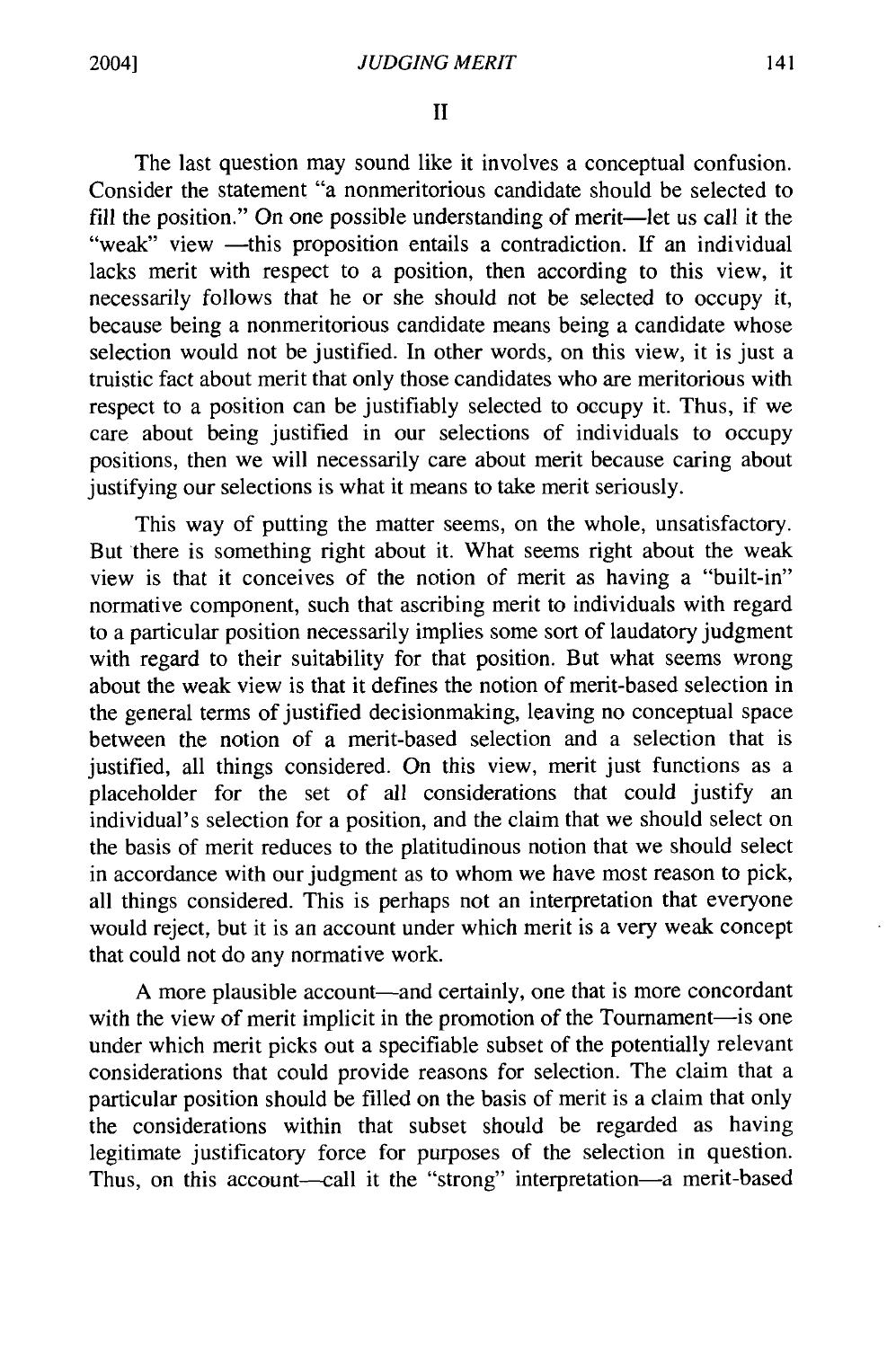selection is not constituted or expressed by a justified decisionmaking process; on the contrary, the notion of merit acts as a constraint *on* the requisite justification. When we say, therefore, that some individual is the most meritorious candidate, we are saying something narrower than that this individual is the one we have most reason to select, all things considered. To exhort a decisionmaker to choose someone to fill a position on the basis of merit is to commend to him or her a principle of selection that focuses on certain kinds of considerations (for example, job-related proficiencies) to the exclusion of others that might otherwise be potentially relevant (for example, pragmatic or political factors). On the strong interpretation of merit, then, making a selection on the basis of merit involves narrowing the set of considerations that can properly be regarded as reasons for favoring one individual over another.

On the weak interpretation of merit, we cannot sensibly ask why we should care about merit. But on the strong interpretation, it is a question that eventually must be asked. For if making selection decisions on the basis of merit involves narrowing the scope of our legitimate deliberations, it seems only natural to ask why we should constrain our deliberations by adopting such a narrow principle of selection, thereby limiting the range of justificatory considerations that might otherwise be available in our decisionmaking. Why not allow our decision to be determined by weighing all relevant considerations? This is the basic question of the normativity of merit.

It may help in trying to approach this question to think of the concept of merit as having two separate components, one descriptive and the other normative.<sup>12</sup> Thus, a claim that an individual is meritorious with respect to a particular position entails both a descriptive and a normative assertion. The descriptive assertion consists of a set of claims about facts concerning the individual's characteristics or actions.13 The precise content of the assertion will depend on the nature of the position in question and may sometimes be a controversial matter. But, to take a simple example, the claim that someone is a meritorious candidate for a job as a tax auditor surely implies the descriptive assertion that, among other things, the individual is familiar with the Internal Revenue Code. Similarly, the claim

<sup>12.</sup> *Cf* Richard H. Fallon, Jr., *To* Each *According to His Ability, from None According to His Race: The Concept of Merit in the Law of Antidiscrimination,* 60 B.U. L. REV. 815, 822 (1980) (observing that in standard definitions, "assertions of merit possess both descriptive and evaluative content").

<sup>13.</sup> I use the descriptive-normative dichotomy here only for heuristic purposes. I do not mean to deny that the descriptive content of a merit claim may itself involve evaluative or normative assumptions and claims.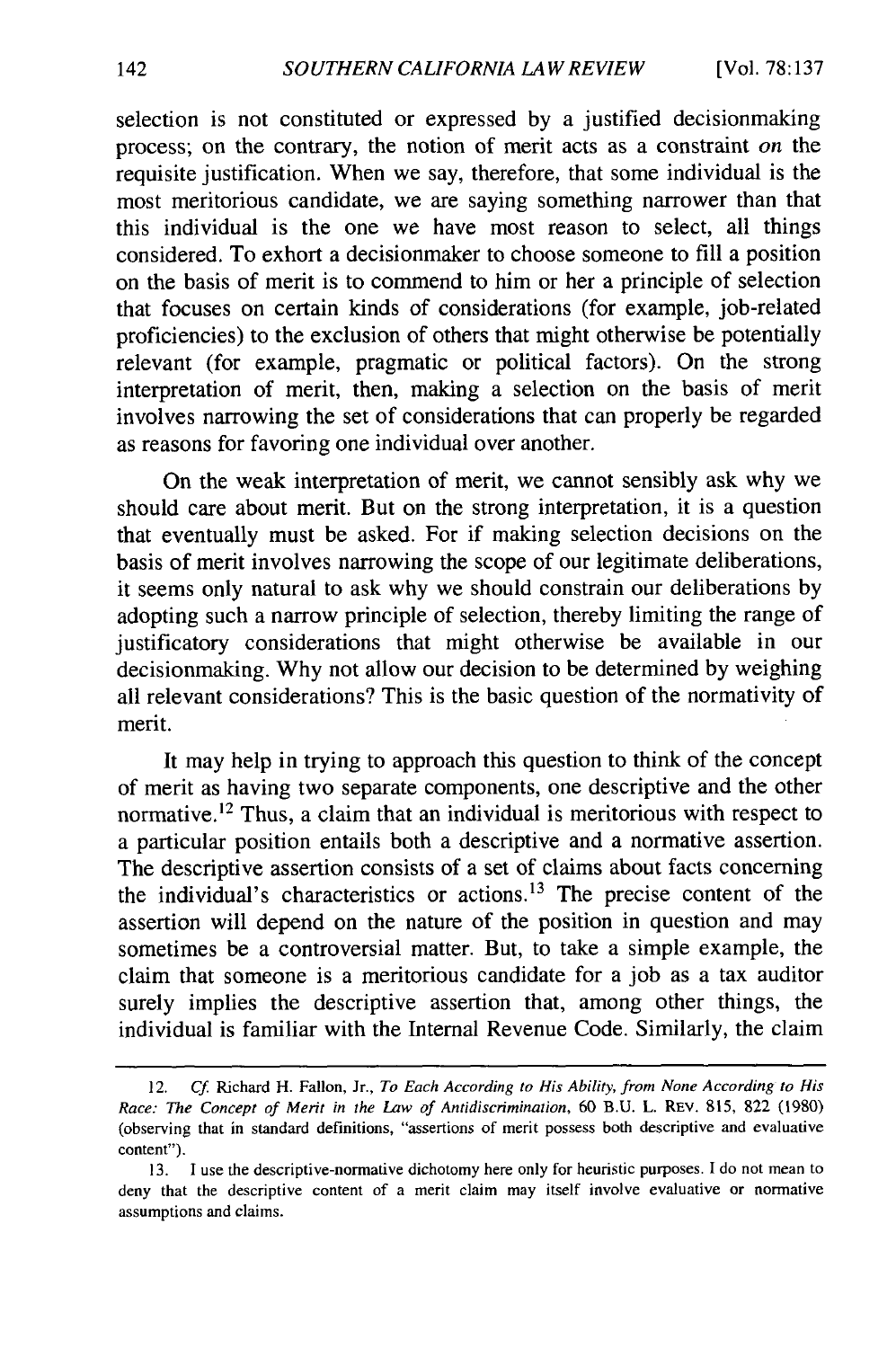that someone would be a meritorious choice for CEO of a large public corporation surely implies, among other things, that he or she has good management skills. In any case, let us refer to the main characteristics that make up the descriptive content of a merit claim with respect to a given position as the "merit base" for that position. <sup>14</sup>

The normative aspect of a merit claim regarding an individual with respect to a given position entails some kind of positive or laudatory judgment concerning that individual's selection for the position, based on his or her possession of the characteristics that constitute the merit base for that position. The opposite assertion--that an individual does not merit being selected-implies that the individual, by lacking the characteristics that make up the relevant merit base, would not be a good choice for that position. As between two individuals, to say that one is a meritorious candidate while another is not, or that the one is more meritorious than the other, implies that there is reason to prefer the selection of the one over the other-that it would be in some sense better to select the former than the latter. Notice that this characterization of the normative component of merit is not the same as the normative force that the concept has under what I called the weak interpretation. On the weak interpretation, an individual's merit is simply given by the justifiability of his or her selection on the basis of all relevant considerations, such that it would be contradictory to say that a nonmeritorious person should be selected. On the view I am presently offering, there is also a normative implication "built into" the concept of merit, but what is implied by a claim that someone has merit is that the person's possession of characteristics constituting the relevant merit base gives us legitimate reason to select him or her, or it gives us legitimate reason to prefer his or her selection to that of someone who does not possess those characteristics. On this view, it is not logically contradictory (even if it might be substantively wrong) to say that a nonmeritorious person should be selected.

Many disagreements about claims of merit regarding an individual will turn on disputes involving the descriptive content of those claims. For example, there might be disagreement over whether an individual actually instantiates or better instantiates than someone else the qualities that define the relevant merit base, the descriptive aspect of merit. In the context of

<sup>14.</sup> I derive this term from Fallon. See Fallon, supra note 12, at 822 (discussing the idea that a claim of merit implies that an individual has certain qualities that constitute the "basis" or "bases" for the merit ascription). Fallon's discussion in turn draws on Joel Feinberg's analysis of the concept of desert. See **JOEL** FEINBERG, Justice and *Personal Desert, in* **DOING** & **DESERVING: ESSAYS IN** THE THEORY OF RESPONSIBILITY 55, 58-61 (1970).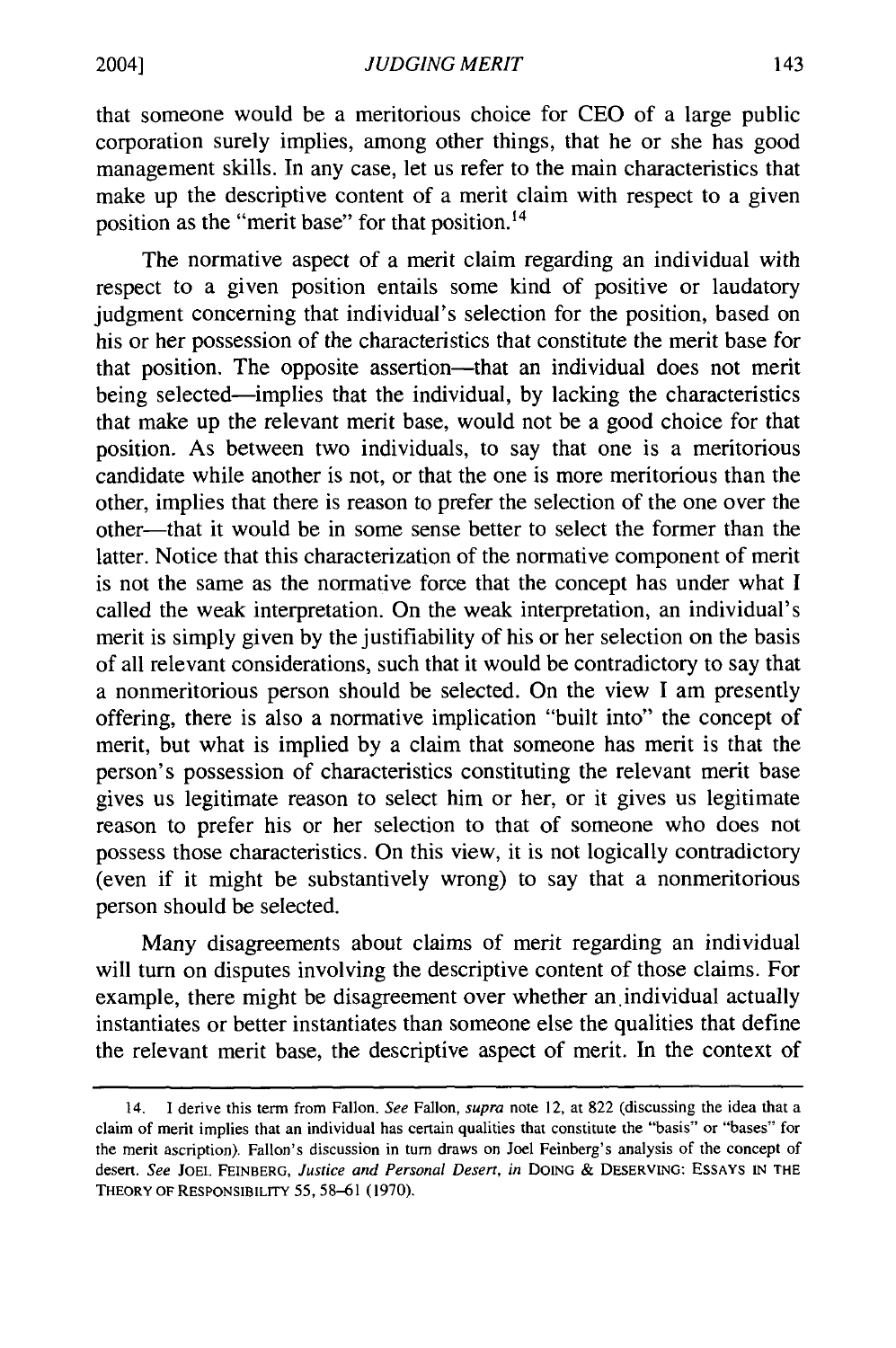debating the usefulness of the Tournament, examples of this kind of dispute might include challenges to the reliability or statistical significance of the various quantified factors (such as citation counts and dissent rates) that Choi and Gulati employ as indicia for quality of judicial performance.<sup>15</sup> Such complaints might generally take the form of asserting that one or another factor that determines a judge's performance in the Tournament is not actually correlated with any of the merit-relevant characteristics that it purports to measure. This type of objection represents, at bottom, skepticism as to whether the best performers in the Tournament really do possess the characteristics that constitute the merit base for the position of Supreme Court Justice. Resolving this kind of challenge is primarily a matter of attending to whether the Tournament accurately picks out those individuals who satisfy the descriptive component of merit claims.

Other disagreements will involve somewhat deeper disputes about the specification of the characteristics that make up the relevant merit base. Such disagreements still relate to the descriptive component of merit, but they involve not only first-order questions about who possesses certain characteristics, but higher-order questions about what set of characteristics should count as the basis of merit. The Tournament in its present design implicates a conception under which the merit base with respect to Supreme Court Justices is composed of characteristics such as productivity, independence, and quality of written opinions (as proxied by reputational measures such as citation counts, "invocations," and so forth). 16 A critic of the Tournament might claim that it should not be taken seriously because it simply tests for the wrong qualities. The critic might argue, for example, that one or more of the underlying characteristics that the Tournament is supposed to measure (for example, productivity) is just irrelevant to an individual's meritoriousness as a Supreme Court nominee. This type of challenge is, at bottom, an argument about how the relevant merit base the descriptive component of merit-ought to be specified.

Arguments about the specification of the merit base for a given position (the descriptive content of merit) cannot get very far, however, without attention to the question of the normativity of the proposed (descriptive) conception. It is not as though the question of what makes a person meritorious for a particular position can be answered by measuring him or her against some universal objective standard that holds across all contexts-merit with a capital "M" as it were. Defending a particular

<sup>15.</sup> Choi & Gulati, *supra* note **1,** at Part I1.B and Part **II.C.**

<sup>16.</sup> *Id.* at Part M.B.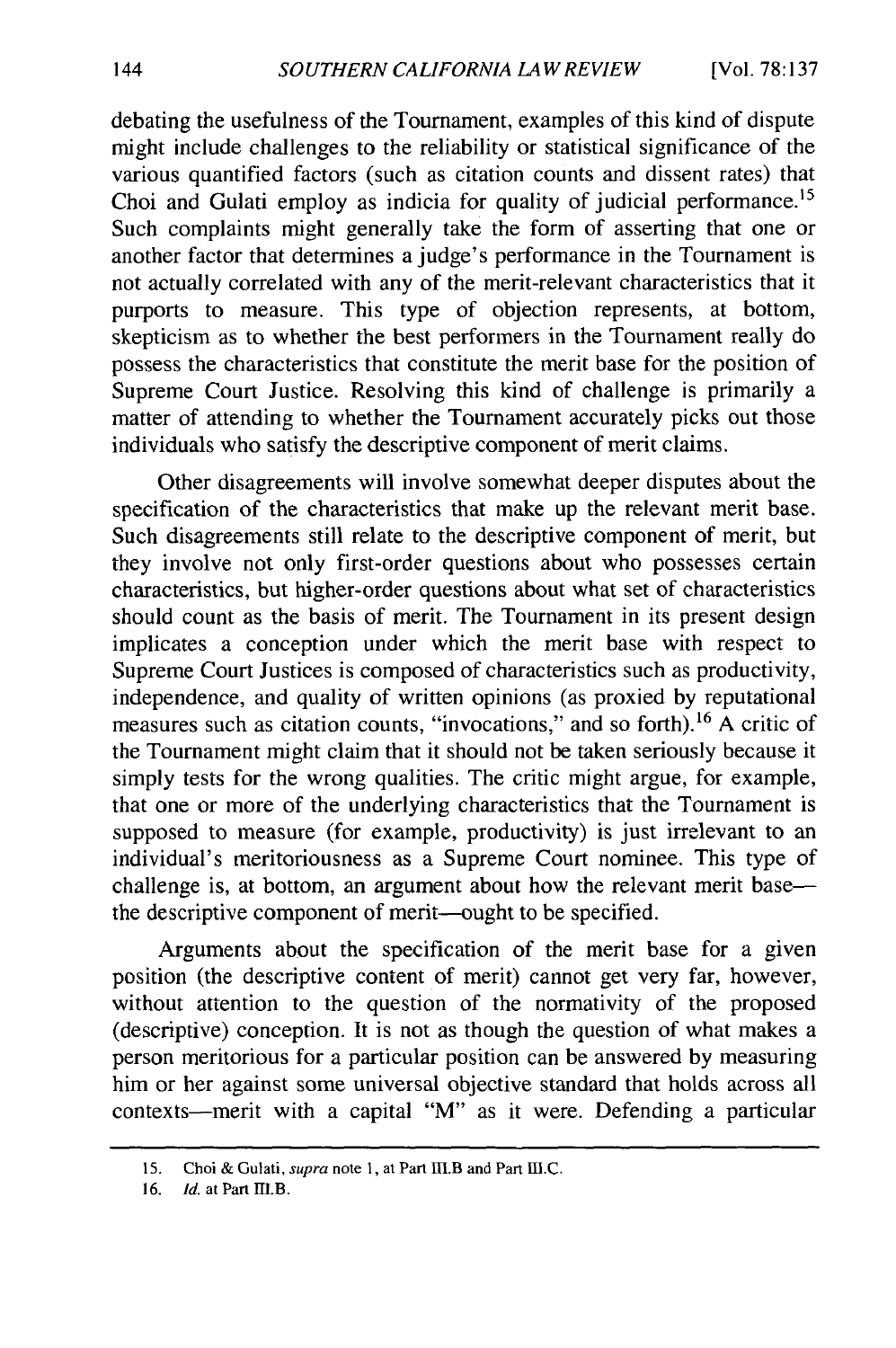specification of the merit base for a position requires thinking seriously about why it should matter whether the person to be selected for the position satisfies that specific set of desiderata.

Choi and Gulati largely help themselves to the particular descriptive conception of merit on which the Tournament is based. They do this under the rubric of merely following a widely held understanding of the meaning of merit.17 This would not be particularly problematic if all that the Tournament was meant to accomplish was to provide a report of the judges who, as a matter of fact, meet the criteria that most people would regard as constituting the merit base for the position of Supreme Court Justice. But, as I suggested at the outset, taking the Tournament seriously involves a normative conclusion as well: namely, that the top performers in the Tournament make up the set of candidates from which the next appointee should be drawn, such that the nomination of someone from outside this group can be presumed to have been based on illegitimate ideological reasons. If what we want is an adequate defense of this claim, it is just question begging to say that most people hold a view of merit-based decisionmaking that precludes relying on ideological considerations. We can either assume this conception of merit as our starting point and then try to establish its normative significance, or we can assume the normativity of merit in general and then try to derive its descriptive content; but, again, if what we want is an argument as to why the Tournament should be taken seriously, we cannot assume both a particular conception of merit and its normative significance, so conceived.

### **HI**

The conception of merit implicit in the Tournament is one that focuses, not surprisingly, on the activity of judging. Choi and Gulati present the Tournament as a device for ranking currently sitting federal judges<sup>18</sup> on the basis of the objectively quantifiable correlates of attributes that are supposed to reflect "judging skill"<sup>19</sup> or that characterize a "good judge."<sup>20</sup> These attributes are "productivity," "quality of opinion writing,"

<sup>17.</sup> *Id.* at 27.

<sup>18.</sup> Choi and Gulati suggest that, in practice, the pool of potential nominees consists not of all sitting federal judges, but of all federal judges "who are not too old" and who share the president's party affiliation. *See id.* at 32. Somewhat surprisingly, Choi and Gulati say that they have no quarrel with these preliminary screening criteria, even though they presumably have nothing to do with merit as the authors understand that term. *See id.* at 33.

<sup>19.</sup> *ld. at* 29.

<sup>20.</sup> *Id.* at 30.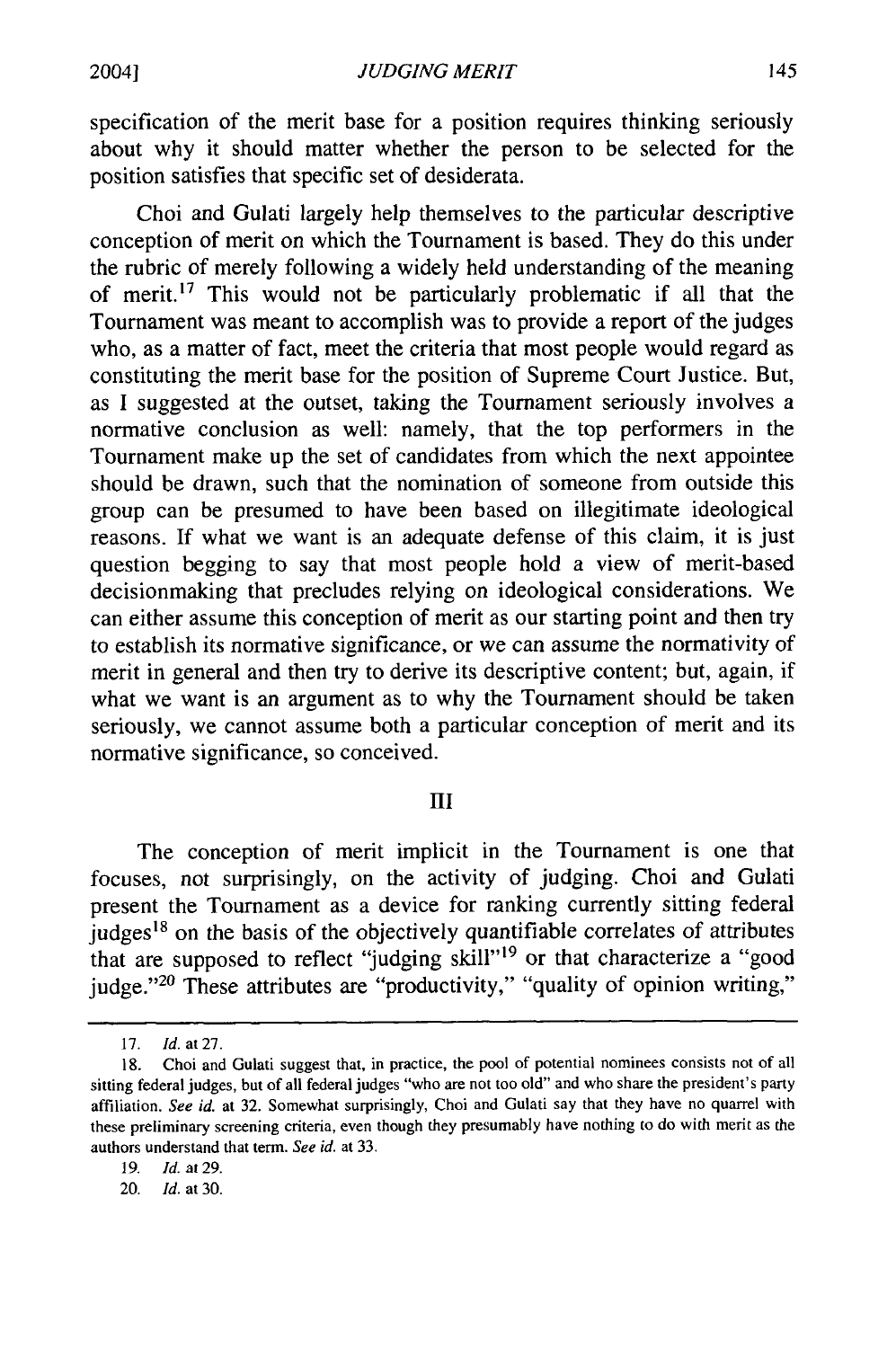and "independence from the views of one's colleagues and political sponsors."<sup>21</sup> Thus, the rankings generated by the Tournament rely on a conception of merit under which the descriptive content of a claim that someone is meritorious consists of an assertion that the individual is productive (or, at any rate, hard-working), $^{22}$  independent, and writes highquality opinions.

There is surely room to debate whether these particular attributes are necessary or sufficient to qualify an individual as a good judge or as otherwise meritorious in the descriptive sense. 23 But let us assume that the three general attributes emphasized by Choi and Gulati do compose the merit base for judges, specifically Supreme Court Justices, so that we can get a foothold on the question of the normativity of merit. Once we can get some traction on understanding how an answer to that question might go, we will have a better sense of whether the conception of merit implied by the Tournament rankings is a sensible one.

I suggested that it is internal to the concept of merit-it is "built into" the very logic of the term-that it is in some sense *better* that a position be filled by a meritorious individual than by a nonmeritorious or less meritorious one. In other words, it follows from the meaning of merit that it is better to select someone for a position who satisfies the merit base for that position than to select someone who does not (or who does to a lesser extent). But how should we interpret this sense of "better"? What reasons do we have to prefer the selection of a (descriptively) meritorious individual over a nonmeritorious or less meritorious one?

One possible answer is that the relevant sense of "better" is a consequentialist one.<sup>24</sup> Thus, assuming that the merit base for a judge includes the attributes of productivity, independence, and skill at crafting opinions, we have reason to prefer the selection of meritorious judges over nonmeritorious ones simply because judges who are productive, independent, and write good opinions will be more likely than judges who

<sup>21.</sup> **Id.** at42.

<sup>22.</sup> It is somewhat unclear whether Choi and Gulati understand productivity itself (measured by the quantity of published opinions, adjusted for intercircuit differences) to be a component of judicial merit, or whether they take productivity to be important only as an indirect indicator of "effort and skill." *Id.* I lean toward reading them to mean the latter. *See id.* at 43 (speaking of their "desire to measure the willingness to exert high effort").

<sup>23.</sup> *See* MICHAEL WALZER, SPHERES OF JUSTICE: A DEFENSE OF PLURALISM **AND** EQUALITY 143 (1983) (arguing that determinations of what constitutes "merit" will always involve a choice among the range of human qualities).

<sup>24.</sup> *Cf* David Miller, *Deserving Jobs,* 42 PHIL. Q. 161, 164-65 (1992) (describing such a view and then arguing against it).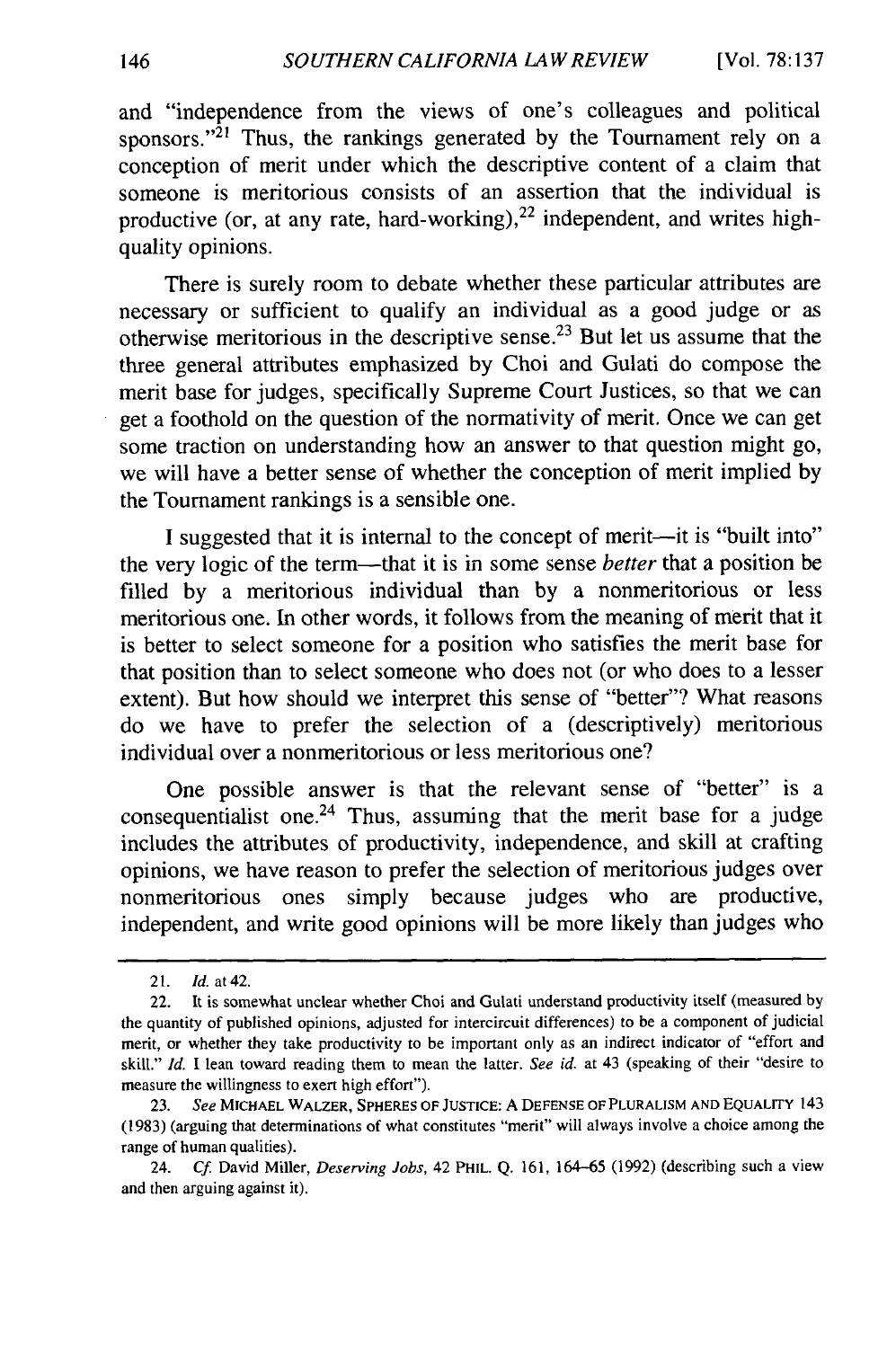do not have these attributes to dispose of cases in ways that will produce the best outcomes for litigants, the general public, and the judicial system as a whole. Productive judges will help clear busy dockets and also (insofar as they are "hard-working") will be most likely to give due attention to the cases before them. Independent judges will be less likely to be affected by external distorting influences and hence more likely to reach fair and efficient outcomes. And judges who are good at crafting opinions will be more likely to publish decisions that promote a correct understanding of their implications, thereby settling expectations and facilitating the resolution of future disputes.

All of this seems perfectly reasonable. But is this really the kind of reasoning that underlies the normativity of merit? **If** it is, then it becomes very difficult to distinguish merit-based decisionmaking from general consequentialist reasoning. Furthermore, if the normative significance of merit is reducible to the value we place on the consequences of selecting a candidate with one set of attributes over a candidate with a different set of attributes, then it becomes unclear why we should give privileged status in our deliberations to considerations of merit as such, to the exclusion of all other considerations bearing on the consequences of a particular selection. Indeed, if the reason we have to prefer the selection of a meritorious individual over the selection of a nonmeritorious one is simply that the consequences of selecting a meritorious one are likely to be better, then it would seem to follow that even if (or perhaps, especially if) we are taking merit seriously, we have reason to disregard an individual's merit whenever it would be consequentialistically advantageous to do **so.25** But the whole point of insisting on making a decision on the basis of merit is to isolate the decision from broadly consequentialist considerations (for example, the political goodwill that would be generated by a particular selection, or, in a rather different context, how much money a college applicant's parents will donate to the school). Explaining the sense in which it is "better" to choose a meritorious person in consequentialist terms seems to me to be tantamount to dissolving the notion of merit as a concept with any independent normative significance.

A different kind of answer to the question of the normativity of merit is that the reason we have to prefer the selection of meritorious individuals over nonmeritorious ones is that the meritorious candidates' instantiation of the relevant merit base makes them better qualified, better suited for, and

<sup>25.</sup> This argument vaguely echoes a well known objection to utilitarian theories of rights. *See, e.g.,* David Lyons, *Utility and Rights, in* THEORIES OF RIGHTS 110, 117-32 (Jeremy Waldron ed., 1984).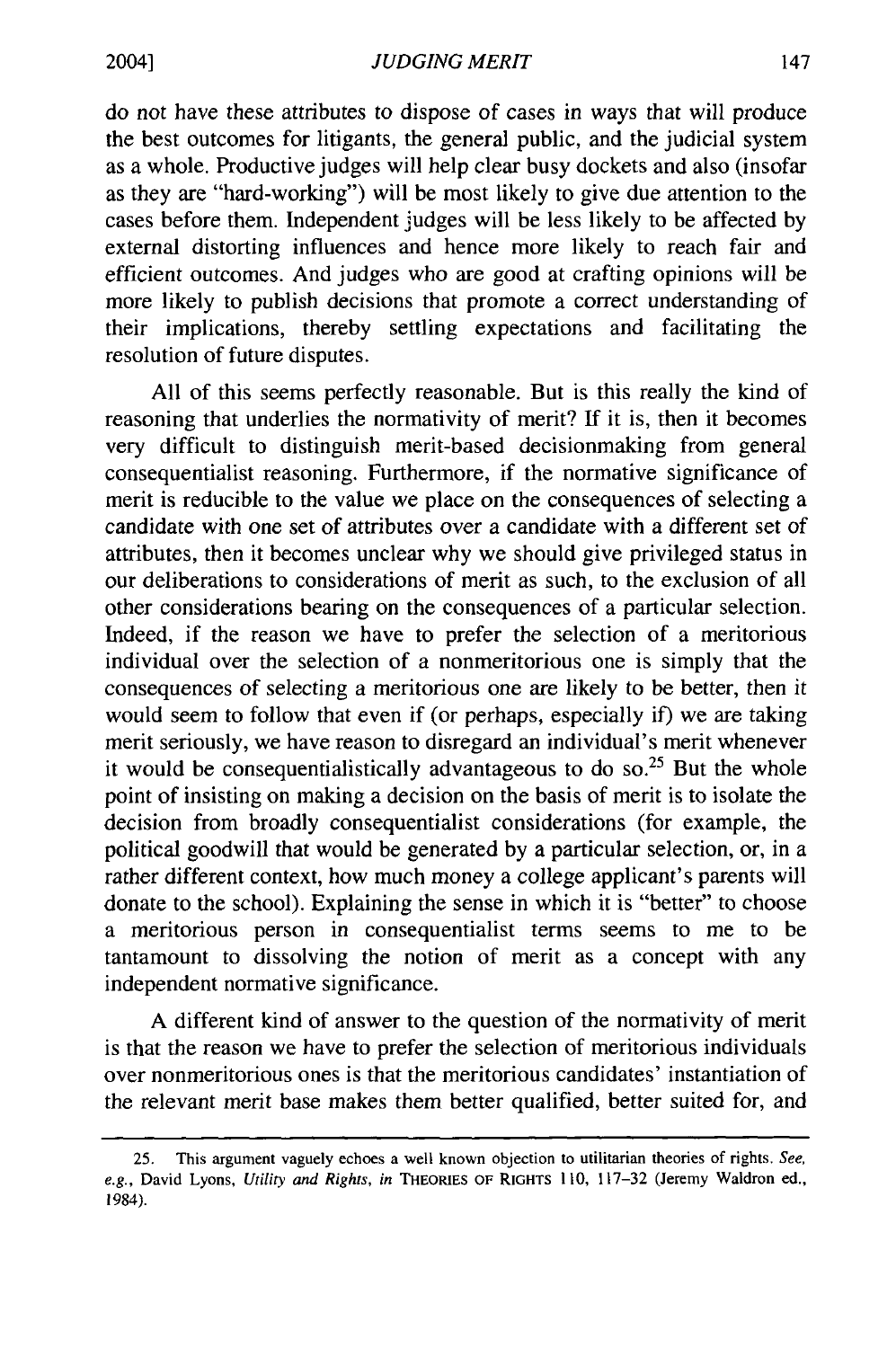therefore more deserving of the position in question. As Michael Walzer has said, "The principle that underlies the idea of meritocracy in the minds of most of its supporters is simply this: that offices should be filled by the most qualified people because qualification is a special case of desert."<sup>26</sup> Merit, on this view, is thus what is sometimes called a "desert-entailing" concept, $27$  and the normativity of merit is essentially, to paraphrase Walzer, a special case of the normativity of desert.<sup>28</sup> Thus, according to the desertentailing view, the reason that it is better to award a position to a meritorious candidate over a nonmeritorious one is that the meritorious individual deserves it more. And when we say that a person deserves something more than another, we usually mean to imply that the first person has some sort of superior claim to that thing, such that it would be wrong to give it to the other. $29$ 

There are several hints that Choi and Gulati do take merit to be a desert-entailing notion. For example, they characterize the question of merit as bearing on the "worthiness" of a potential nominee. $30$  It seems natural to interpret a statement that someone is "unworthy" of a position to mean that he or she does not deserve it (and not just that selecting him or her would lead to bad consequences). The authors also use the language of "reward" in characterizing appointment to the Supreme Court.<sup>31</sup> This invites thinking of the Supreme Court appointment process in terms of desert, insofar as prizes and rewards are paradigmatically things that can be said to be deserved.<sup>32</sup> Indeed, setting up the process of selecting a meritorious nominee as a tournament, with the nomination being the prize to be claimed by the winner, all but presupposes that merit implies desert.

<sup>26.</sup> WALZER, *supra* note 23, at 135.

<sup>27.</sup> I adapt the term from Tim Scanlon, T.M. **SCANLON,** WHAT WE OWE TO **EACH** OTHER 274 (1998), who in turn borrows it from Galen Strawson, see *id.* at 400 n. 14.

<sup>28.</sup> But see Louis Pojman, Equality and Desert, 72 PHILOSOPHY 549, 554-56 (1997) (defining desert as a "species" of merit). Louis Pojman's usage, however, is somewhat technical; Walzer's discussion seems to me to track better our actual usage of the terms, especially in the context of selecting people to fill offices.

<sup>29.</sup> **1** am here offering an explanation of what we might mean when we make a desert claim with respect to things like jobs and offices. The sense in which any such desert claim could be justified is a further question. As discussed below, it seems to me that such claims can be justified only in a purely postinstitutional or certain nonmoral sense. See infra note 33 and text accompanying notes 35-47.

<sup>30.</sup> Choi & Gulati, supra note **1,** at 36 (suggesting that merit criteria be adopted "to evaluate the worthiness of a Supreme Court nominee").

<sup>31.</sup> See id. at 33 ("[W]e propose to predict (and reward) the candidates' performances on three relatively apolitical factors."); id. at 42 (arguing that the Tournament "helps determine who among the lower court judges should be rewarded").

<sup>32.</sup> See WALZER, supra note 23, at 136; Miller, supra note 24, at 166-69.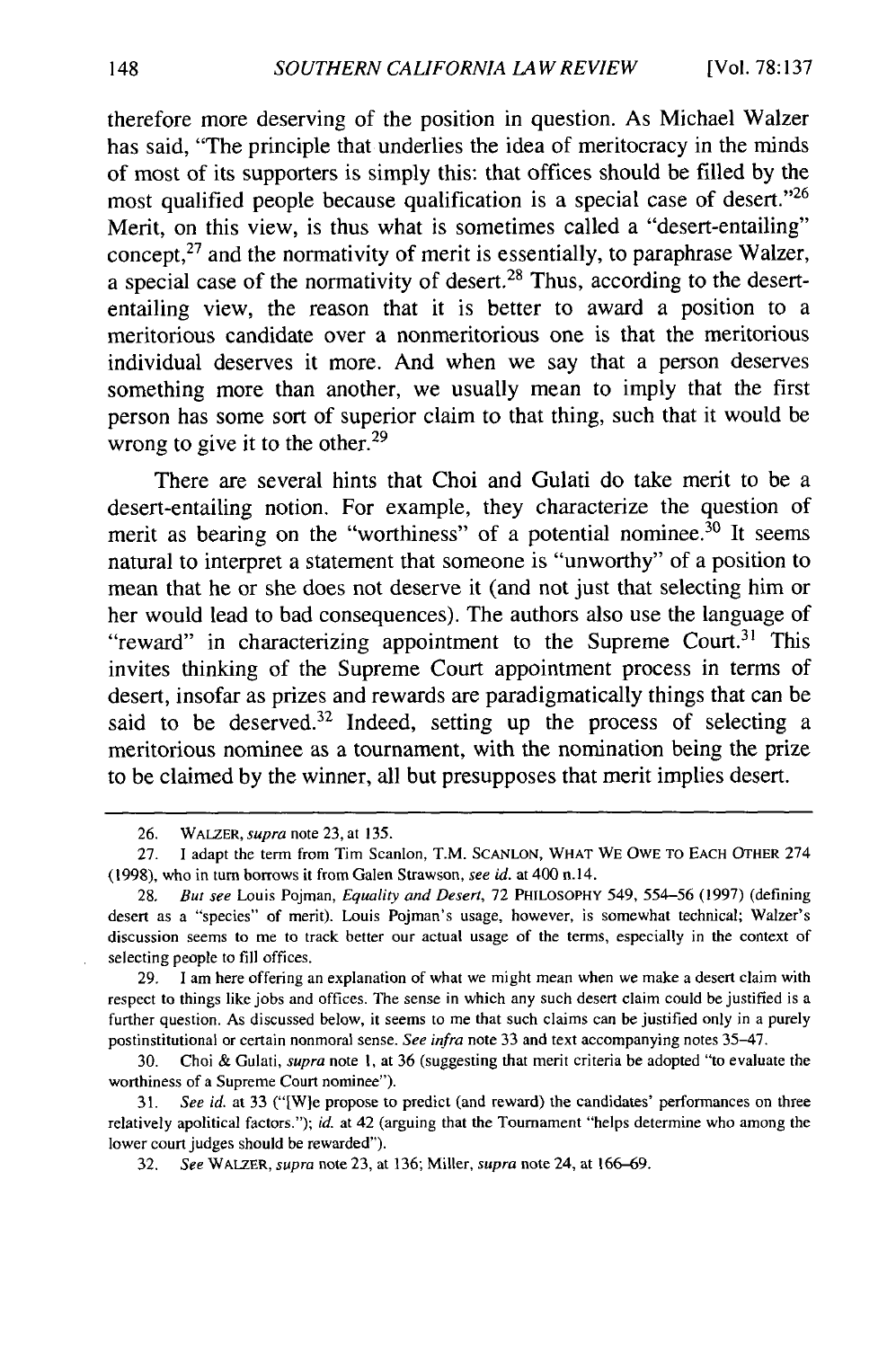But the notion of an official position such as that of Supreme Court Justice being "deserved" by a specific individual or an individual with specific characteristics seems incongruous, at best. It is doubtful that there is any moral sense of desert in which someone could deserve a seat on the Supreme Court.<sup>33</sup> A meritorious candidate for appointment to that office is not denied anything to which he or she is morally entitled if he or she is passed over in the nomination process for a less meritorious candidate. The candidate has no moral claim of fight to the position, no matter how outstanding the candidate may be.<sup>34</sup> This is not to deny that he or she or anyone else could ever rightly complain that the relevant appointment power was abused or exercised improvidently. The point is that there is no moral, prelegal, preconstitutional imperative that determines the proper application of the appointment power itself. There is no preinstitutional moral desert with respect to offices such as a position on the Court: there is no norm of desert that is conceptually antecedent to, rather than derivative of, the institutional (legal) sources of the constituted authority in which the relevant appointing power resides. $35$ 

**If** we want to hold the view that the normativity of merit derives from its being a desert-entailing concept, then, we will have to interpret "desert" in this context as carrying something other than a moral, preinstitutional sense. The difficulty is that there does not even seem to be any institutional sense of desert under which any particular candidate could be seen as having a privileged claim to an appointment to the Supreme Court. By institutional desert, I mean the sort of desert that arises from an individual's doing everything that some institutional system requires for the receipt of

<sup>33.</sup> Indeed, it is doubtful whether moral desert is relevant at all to questions of fair or just distributions. *See* Samuel Scheffler, *Justice and Desert in Liberal Theory,* 88 CAL. L. REV. 965, 965-66 (2000) (noting that contemporary liberal theories of justice "attach relatively little importance to the concept of desert"). For the classic view rejecting the role of desert in determining the distribution of social goods (including offices), see JOHN RAWLS, A THEORY OF **JUSTICE** 89 (rev. ed. 1999) (arguing that we do not deserve our "native endowments" nor even the "superior character that enables us to make the effort to cultivate our abilities" and so also do not deserve in any strong moral sense the social advantages that flow from these attributes). For an opposing view, see, for example, ROBERT NOZICK, ANARCHY, STATE AND UTOPIA 216-31 (1974); **GEORGE** SHER, DESERT 22-36 (1987).

<sup>34.</sup> This is Walzer's view, as well. *See* WALZER, *supra* note 23, at 136 (arguing that "the competition for a particular office is a competition that no particular person deserves (or has a right) to win," so that "[w]hatever an individual's qualifications, no injustice is done to him if he isn't chosen").

<sup>35.</sup> As Walzer puts it, even though we commonly say that an individual deserves or does not deserve an office, strictly speaking, nobody *"really* deserves it." *id* at 137. For a helpful discussion of the distinctions between institutional, preinstitutional (and also "pre-justicial") desert, see Scheffler, *supra* note 33, at 978-79.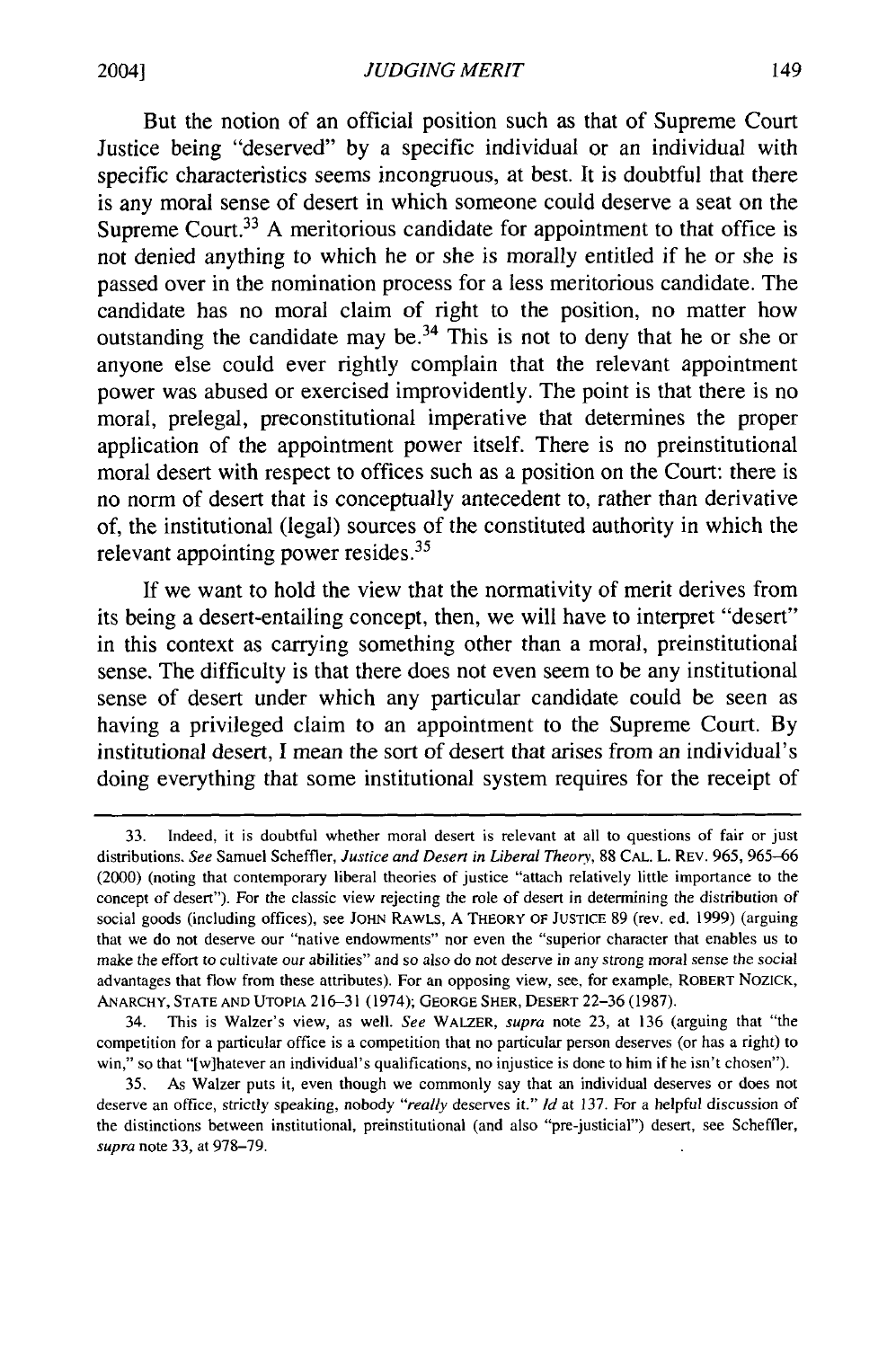some benefit or reward.<sup>36</sup> Desert in this sense is tantamount to the legitimate expectations set up by a public system of rules.<sup>37</sup> I doubt that even the staunchest advocates of merit-based selection would claim that the appointment of a less meritorious candidate to the Supreme Court would violate any entitlement or legitimate expectation on the part of a more meritorious one under extant legal constraints on the exercise of the presidential appointment power.<sup>38</sup> As Choi and Gulati themselves concede, "there appears to be little room for an argument that the Constitution requires the president and the Senate to use [merit-relevant] standards in selecting judicial candidates."<sup>39</sup> Thus, the normativity of merit in the context of Supreme Court appointments cannot plausibly have its source in any notion of institutional entitlement or legitimate expectation.

In a way, what Choi and Gulati are really advocating is that we should adopt standards under which the judicial candidates who were the most meritorious in the descriptive sense the authors favor would, in fact, have a legitimate expectation of at least receiving a level of consideration commensurate with their merit. Indeed, if we regard Choi and Gulati's project as a proposal for institutional reform rather than as an empirical ranking of judicial merit (which is how the authors tend to characterize it), then it becomes clear that institutionalizing a set of standards under which certain judges would become entitled to special consideration for Supreme Court appointments is precisely what the point of the Tournament seems to be.<sup>40</sup> If this is right, however, the authors face something of a bootstrapping problem. Why should we want to institutionalize a set of standards under which the particular attributes that lead to success in the Tournament generate claims of desert-entailing merit? We cannot simply assume at this point, as the authors do, that individuals with these attributes are meritorious in a desert-entailing sense, since there is no preinstitutional

40. For a general discussion of the way in which contests and other conventional structures give rise to claims of desert, see SHER, *supra* note 33, at 115-19.

<sup>36.</sup> *See* RAWLS, *supra* note 33, at 88-89; T.M. Scanlon, *The Significance of Choice, in* **EQUAL** FREEDOM 73, 76-77 (Stephen Darwall ed., 1995).

<sup>37.</sup> *See* JOHN RAWLS, JUSTICE AS FAIRNESS: A RESTATEMENT 72-73, 77-79 (Erin Kelly ed., 2001).

<sup>38.</sup> For example, there were many who believed that Judge Robert Bork was an extremely meritorious nominee. Yet, even those who most lamented the rejection of his nomination described the episode as a "tragedy," rather than as a violation of law or of entitlement. Bruce A. Ackerman, *Transformative Appointments,* 101 IARV. L. REV. 1164, 1164 (1988).

<sup>39.</sup> Choi & Gulati, *supra* note **1,** at 38. *See id.* at 27 & n.7 (citing Erwin Chemerinsky, *Ideology and the Selection of Federal Judges,* 36 U.C. DAVIS L. REV. 619, 627-31 (2003); *id.* at 37 & n.26 (citing Michael J. Gerhardt, *Toward a Comprehensive Understanding of the Federal Appointments Process,* 21 HARV. J.L. & PUB. POL'Y 467 (1998)); John S. Baker, Jr., *Ideology and the Confirmation of Federal Judges,* 43 **S.** TEx. L. REV. 177, 178 (2001).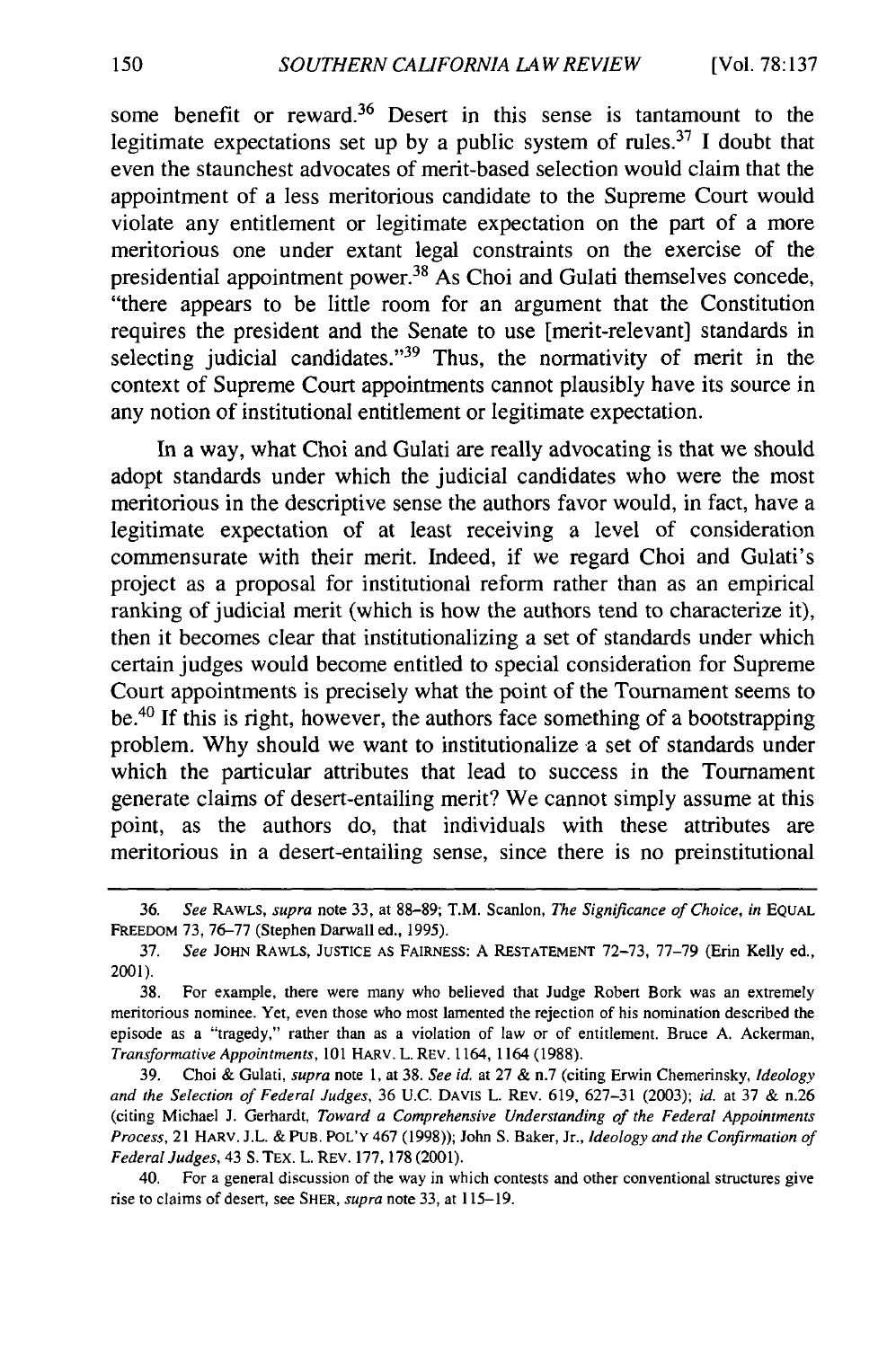*JUDGING MERIT*

moral desert with regard to offices, and institutional desert is what the adoption of the Tournament is supposed to set up; and whether the Tournament should be adopted is exactly what is at issue. In simpler terms, if the conclusion the authors want to establish is that we should adopt a set of evaluative standards under which judges like Judge Posner would be the most deserving of a Supreme Court nomination, they cannot simply assume the normative significance of a conception of merit under which Judge Posner and judges like him are already the most deserving; the normative significance of that conception is the very conclusion to be established.

#### **IV**

What, then, is the normative significance of the descriptive conception of merit embedded in the Tournament? The answer that seems most consonant with the idea and design of the Tournament draws on a notion of desert that is neither preinstitutional nor expressed in the terms of entitlement or expectation. It is a sense of desert that comes up commonly in the evaluative judgments we make about individual performances in certain kinds of competitive athletics. Rawls illustrates the notion in this way:

[A]fter a game one often says that the losing side deserved to win. Here one does not mean that the victors are not entitled to claim the championship, or whatever spoils go to the winner. One means instead that the losing team displayed to a higher degree the skills and qualities that the game calls forth, and the exercise of which gives the sport its appeal.<sup>41</sup>

Rawls characterizes this idea of desert as "non-moral,"<sup>42</sup> but this is potentially misleading.43 This idea of desert may not be tied to morality in the narrow sense of judgments of right and wrong or what is permissible and impermissible,<sup>44</sup> but it is morally laden in the broader sense that it implicates judgments about what we have reason to value in connection with certain kinds of activities. When we say that someone who comes up short in a contest or competition deserved to win more than the actual victor, we are making the judgment that the loser has a greater claim to

2004]

<sup>41.</sup> RAWLS, *supra* note 33, at 276. For a similar discussion, see FEINBERG, *supra* note 14, at 64.

<sup>42.</sup> RAWLS, *supra* note 33, at 276.

<sup>43.</sup> In characterizing this idea of desert as nonmoral, Rawls probably means simply that an individual's being deserving in this sense does not depend on his or her moral virtue or worth. *See* Scheffler, *supra* note 33, at 976.

<sup>44.</sup> *Cf* Stephen Darwall, *Valuing Activiy,* 16 SOC. PHIL. & **POL'Y** 176, 179 (1999) (suggesting that merit notions are connected with ideals, such as ideals of activity, rather than to theories of moral right and wrong).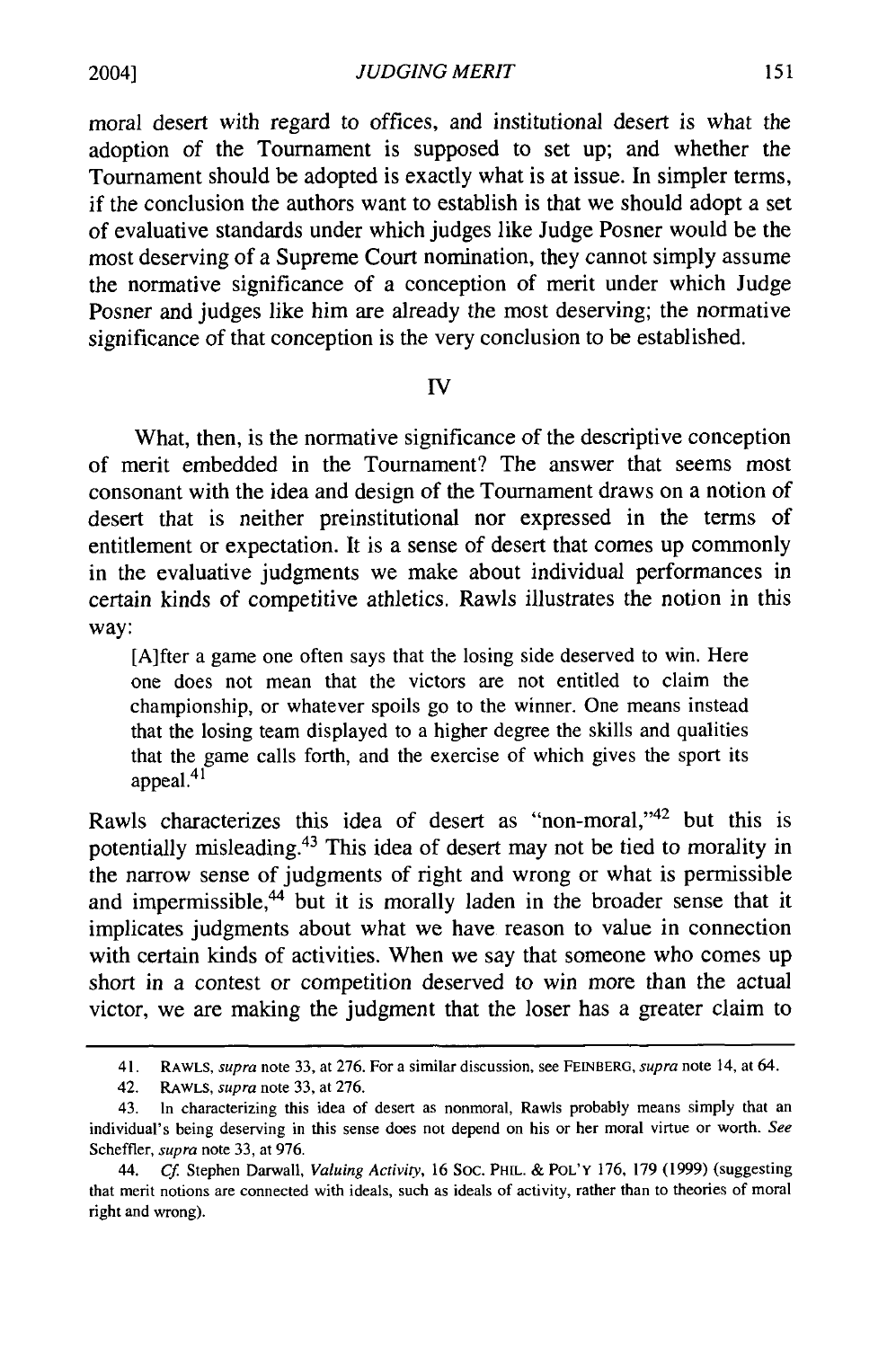praise, admiration, or recognition for the qualities and virtues of his or her performance, even though he or she has no entitlement--no claim of institutional desert-to the prize awarded to the victor under the rules of the competition. A judgment of this sort is an expression of what we have reason to value in the performance of someone who participates in the activity, assuming that we value the activity itself.

I think a similar idea of desert can be applied in institutional contexts, such as where the analog to the competitive victory is a job or an office. For example, we might say that a particular unsuccessful applicant for some desirable job really deserved to be hired over the person who actually was hired. In such a case, we do not usually mean that the person who was actually hired is not entitled to take the job, or was impermissibly selected. Rather, we might typically mean that the rejected candidate better exemplified the virtues, talents, and excellences of performing the job and could have been expected to continue to do so if actually hired. The applicant would have been, we might say, a credit to the job.

It is this sense of desert that I believe accounts for the normative significance of the conception of merit embedded in the Tournament. The claim that Judge Posner is the most meritorious candidate for appointment to the Supreme Court implies that in virtue of his possessing the attributes that compose the relevant merit base, he most deserves the appointment. He can be said to deserve it not in the sense of being morally or legally entitled to it, but in the nonmoral sense that he best exemplifies the virtues, capabilities, and excellences of a Supreme Court Justice and would continue to do so if he were appointed. $45$  He would be, we might say, a credit to the office.

More generally, in contexts where there is no existing institutional rule structure that sets up entitlements or definite expectations, selecting someone for a position or office on the basis of merit means selecting in accordance with this nonmoral sense of desert—that is, governing one's decision by a principle of selection that focuses on which candidate best exemplifies the virtues and excellences of the position in question. The objection that a particular selection was not decided on the basis of merit amounts to the claim that the person selected was chosen on some basis that did not give due regard to these virtues and excellences. The "wrong"

<sup>45.</sup> This account of merit is similar to one of the possible conceptions described by Richard Fallon. *See* Fallon, *supra* note 12, at 826 (describing the view of "merit as possession of precisely those qualities of excellence needed to perform a functionally defined task"). *See also* Darwall, *supra* note 44, at 178 (proposing that merit be understood as a "kind of value **...** that persons and actions have in being worthy of admiration or emulation").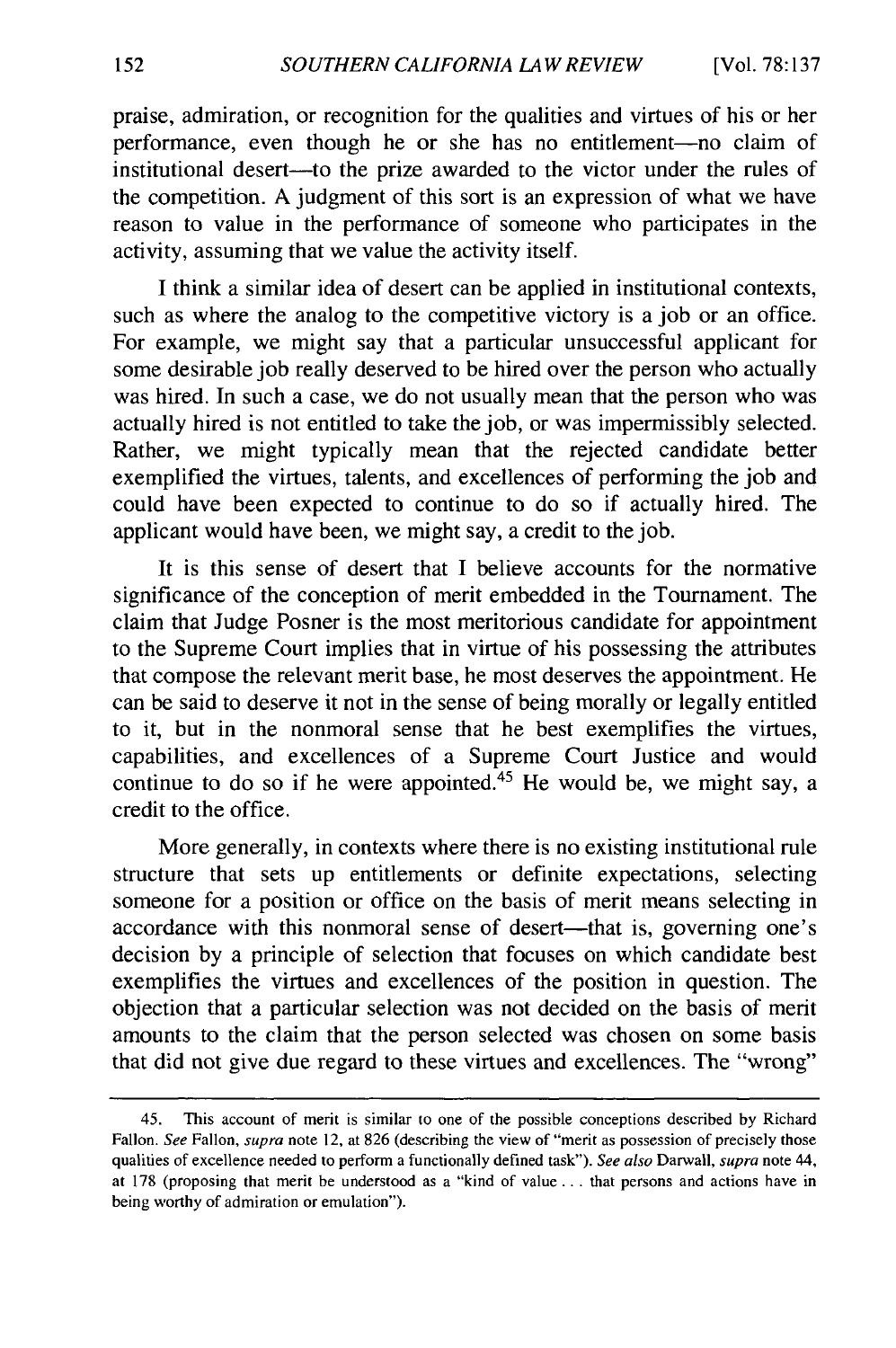committed by disregarding merit in this sense is not a moral wronging of the meritorious individual, but a kind of failure to respect the institution, insofar as valuing the excellences and virtues of officeholders is important from an institutional perspective. The objection to nonmerit-based selection is, in essence, an objection from institutional integrity.

An important consequence of this view is that the normativity of merit has its source in the values of the relevant institution. This means that the objection to nonmeritorious selection will not have force if the mode of evaluating potential officeholders that I have been describing is not required by a commitment to the institution itself. Walzer provides a useful example that illustrates this possibility:

X is the most qualified candidate for a hospital directorship in the sense that he possesses to a greater degree than anyone else those managerial talents commonly agreed to be required in the office. But a group of men and women who want to turn the hospital in a certain direction persuade their fellows on the selection committee to choose Y, who shares their commitment.<sup>46</sup>

On the view of merit I have been describing, we can say of this case that X is the more meritorious candidate, with the normative force of that assertion amounting to some claim about X's deserving the directorship more than Y in a nonmoral sense. The hospital committee itself may agree about X's impressive merit. Still, it chooses to act on a different consideration. It chooses to override any desert-entailing claim of merit that X might have in favor of realizing its commitment to "turn the hospital in a certain direction." The choice expresses the committee's judgment that having a director who will effectuate the desired policy change is more important to the hospital than having a director who most excels as a director under some policy-blind mode of evaluation. The committee's selection of Y gives effect to a decision that is, in a sense, not merit-based; yet so long as the policy change is an institutionally valid goal, the selection of Y is presumably still justifiable on the basis of legitimate considerations. Giving decisive effect to claims of merit may simply not be required as a matter of institutional integrity.

And so it seems to be in the context of choosing Supreme Court Justices. The Tournament embodies a conception of judicial merit that seems plausible enough, whether or not it is as widely held as Choi and

<sup>46.</sup> WALZER, supra note 23, at 137. Walzer's point in describing this case is that whether or not the committee is right about the direction in which they want to take the hospital, "they have not treated X unfairly" by not choosing him. *Id.*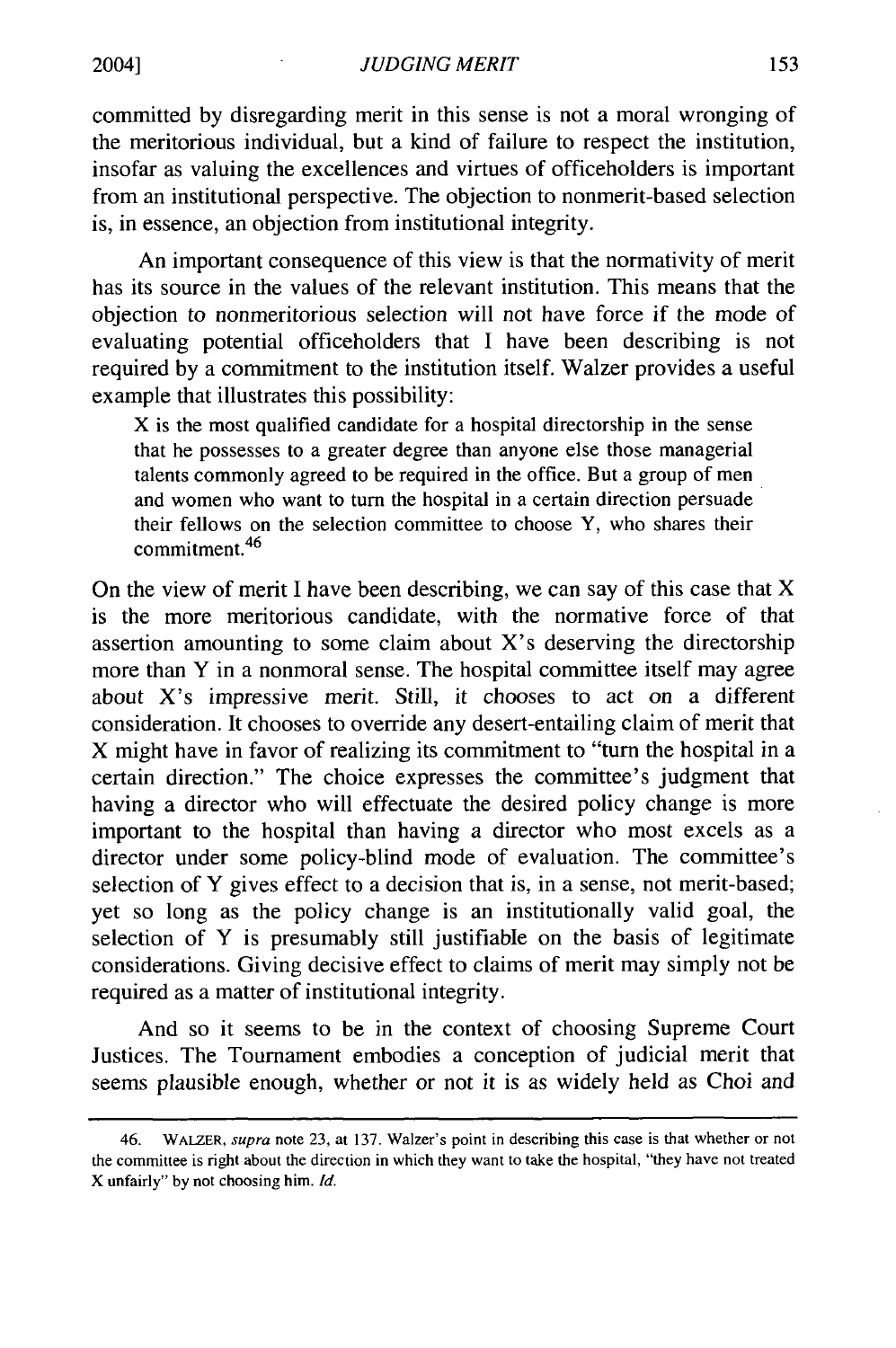Gulati assume. But it does not follow that we should institutionalize it as the primary mechanism of selection. We might be inclined to agree that the top performers in the Tournament are in fact the most meritorious candidates in the sense that these judges, in virtue of the degree to which they demonstrate the virtues of productivity, diligence, independence, and skill in opinion writing, are truly deserving of consideration as candidates for a Supreme Court appointment-that is, that they exhibit certain qualities and excellences of a Supreme Court Justice. But, despite all this, we might nevertheless have significant reservations about giving institutional effect to the Tournament as a device for identifying the next presumptive nominee. The Tournament rewards the instantiation of judicial excellence, understood from the viewpoint of a sort of clinically detached professionalism that values a judge's industry and competence in the craft over matters relating to substantive views or philosophical outlook. The argument that the Tournament should be taken seriously as a selection mechanism depends on the judgment that judicial excellence conceived in this way is institutionally the most important consideration in deciding who should sit on the Supreme Court. But is it?

Even Choi and Gulati do not seem to think that judicial excellence in the purely content-blind sense tested by the Tournament is the only thing that matters. As they say, we might not want to accept the results of the Tournament if it turned out that the top performers were "too ideological or plain crazy."47 But even beyond caring that our Supreme Court Justices not be "crazy" in their substantive views, it is not obvious to me that we have good, institutionally legitimate reasons to structure our selection deliberations to subordinate all considerations of the substance of a candidate's views (on the Constitution and other matters of legal and philosophical outlook) to considerations of the candidate's technical competence and proficiency in the judicial craft. As Choi and Gulati characterize their project, they seek an empirical method for identifying who is the "best or most influential" judge today.<sup>48</sup> But the "best judge"the most meritorious judge-by the lights of the Tournament may not necessarily be the best person for the job.<sup>49</sup> Even if we recognize the

<sup>47.</sup> Choi & Gulati, supra note **1,** at 81.

<sup>48.</sup> *Id.* at 32.

<sup>49.</sup> In their account of the Clarence Thomas nomination, Jane Mayer and Jill Abramson report that at the press appearance immediately following the nomination's announcement, President Bush was to have read a speech in which Thomas was described as the "best man" for the position. **JANE** MAYER **& JILL** ABRAMSON, **STRANGE JUSTICE:** THE **SELLING** OF **CLARENCE** THOMAS 20 (1994). Instead, in responding to reporters' questions, the President stated that Thomas was "the best qualified" person for the position. *Id.* Although Mayer and Abramson's claim that this misstatement (if it really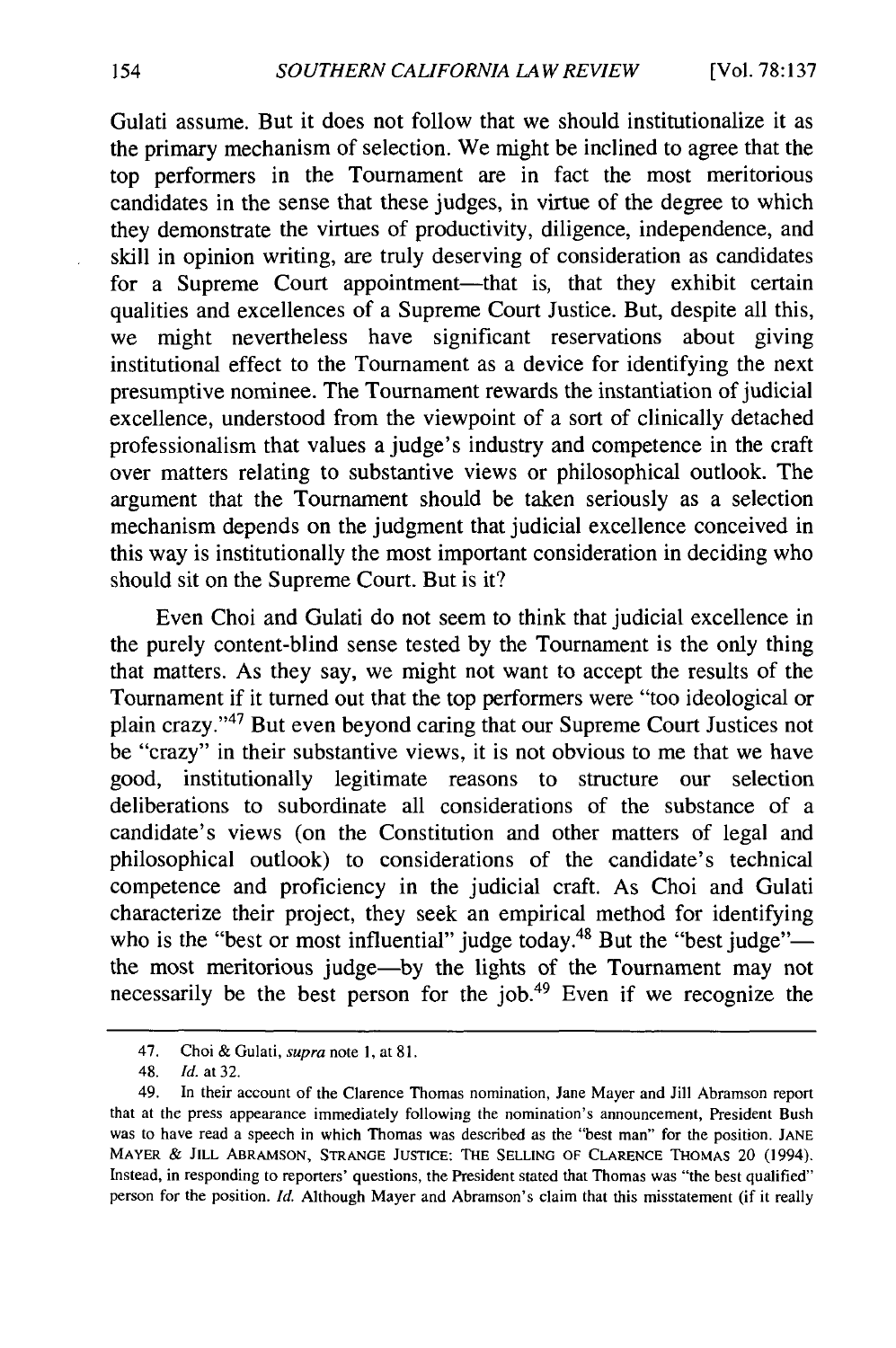Tournament winners as deserving of our praise and admiration, we maylike the hospital committee in Walzer's hypothetical case—choose to place a higher priority on a different set of institutional values or objectives. The claim that a merit-based selection principle should be given primacy requires showing that we would not be justified in such a choice.

Some meritocrats might at this juncture say that, really, all **I** am claiming is that the conception of merit implicit in the Tournament may simply be too narrow in its descriptive content, and that judicial merit could be defined to include considerations relating to the substantive content of candidates' writings and general views. That may be so.<sup>50</sup> My point, however, as it pertains to the significance of the Tournament, has not been primarily about what should be included in the definition of merit. It is, rather, that whatever our favored conception of merit in a particular institutional context, its normative significance depends on our being able to justify its importance, to show that we have reason to care about it, given the broader values and principles that define our commitment to the institution itself. The question of how we should select our Supreme Court Justices cannot be answered without addressing the question of what we have legitimate reason to want from the Court as an institution. Whether what should matter most is that the Justices maximally embody the virtues and excellences tested **by** the Tournament is a substantive judgment that must be made and justified before we can decide whether to take it

was one) "inadvertently raised the bar for Thomas's appearance before the Judiciary Committee," id. at **21,** may be exaggerated, their suggestion that one could have accepted Thomas was the "best man" for the **job** without necessarily believing he was the "best qualified" (or vice versa) is essentially the point **I** am making.

**<sup>50.</sup>** It has been helpfully suggested to me that there are two different ways in which judicial merit could be thought to encompass the substantive content of a judge's views. One way would involve understanding the substantive soundness of a judge's views on various matters as an analytic condition of that judge's meritoriousness, such that it would be impossible to conclude that a judge was a meritorious candidate without evaluating the content of the judge's views. On this sort of account, it is doubtful that there could be any widely held definition of merit that crossed political and ideological lines, for all disputes about the defensibility of a candidate's substantive views or ideology would become disputes about the candidate's merit. **A** second way would involve treating the substantive soundness of a judge's views as evidence of the judge's skill and competence as a judge. On this kind of account, merit could still be defined in terms of the same nominal criteria as those identified **by** Choi and Gulati, but whether a judge satisfied the criteria would be informed **by** an evaluation of the substantive content of the judge's writings. There would, of course, be sharp disagreement about how to understand the evidential relation between the holding of a particular substantive view and judicial competence, which would in **tum** drive substantial disagreement about who instantiates merit. What is clear, in any event, is that any attempt to bolster the normative significance of merit **by** redefining it to encompass considerations of judges' substantive views would have negative implications for the usefulness of the Tournament.